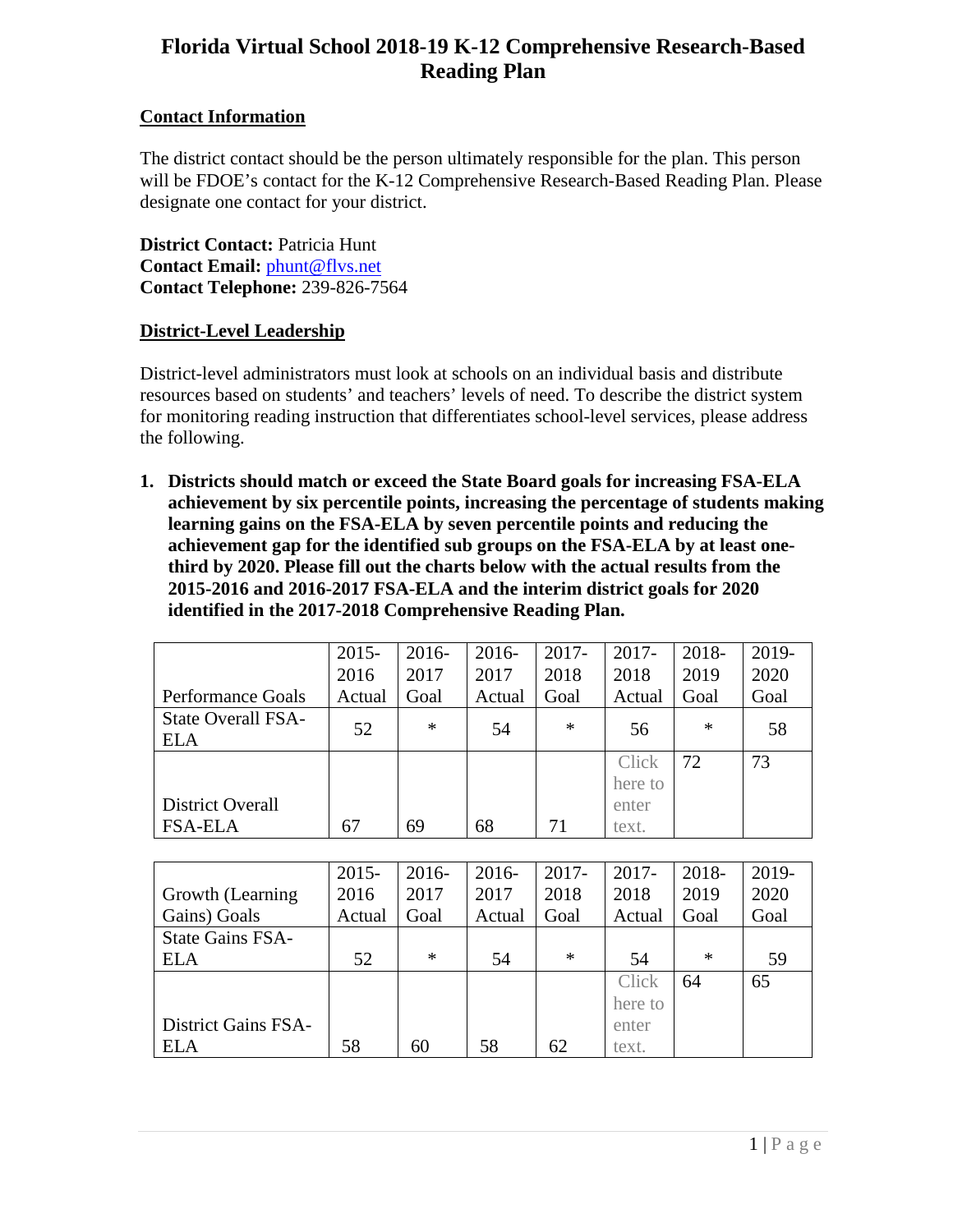|                          | $2015 -$     | 2016-          | $2016 -$         | 2017-          | 2017-        | 2018-            | 2019-            |
|--------------------------|--------------|----------------|------------------|----------------|--------------|------------------|------------------|
| <b>State Achievement</b> | 2016         | 2017           | 2017             | 2018           | 2018         | 2019             | 2020             |
| Gaps on FSA-ELA          | Actual       | Goal           | Actual           | Goal           | Actual       | Goal             | Goal             |
| White/African            | 29           | $\ast$         | 29               | $\ast$         | 28           | $\ast$           | 21               |
| American                 |              |                |                  |                |              |                  |                  |
| White/Hispanic           | 15           | $\ast$         | 16               | $\ast$         | 14           | $\ast$           | 10               |
| Economically             |              |                |                  |                |              |                  |                  |
| Disadvantaged/Non-       | 27           | $\ast$         | 27               | $\ast$         | 26           | $\ast$           | 19               |
| Economically             |              |                |                  |                |              |                  |                  |
| Disadvantaged            |              |                |                  |                |              |                  |                  |
| Students with            |              |                |                  |                |              |                  |                  |
| Disabilities/Students    | 37           | $\ast$         | 38               | $\ast$         | 38           | $\ast$           | 25               |
| without Disabilities     |              |                |                  |                |              |                  |                  |
| <b>English Language</b>  |              |                |                  |                |              |                  |                  |
| Learners/Non-            | 30           | $\ast$         | 32               | $\ast$         | 31           | $\ast$           | 20               |
| <b>English Language</b>  |              |                |                  |                |              |                  |                  |
| Learners                 |              |                |                  |                |              |                  |                  |
|                          |              |                |                  |                |              |                  |                  |
| District                 | $2015 -$     | 2016-          | 2016-            | 2017-          | 2017-        | 2018-            | 2019-            |
| <b>Achievement Gaps</b>  | 2016         | 2017           | 2017             | 2018           | 2018         | 2019             | 2020             |
| on FSA-ELA               | Actual       | Goal           | Actual           | Goal           | Actual       | Goal             | Goal             |
| White/African            |              |                |                  |                |              | 10               | 9                |
| American                 | 6            | 12             | 14               | 11             | 10           |                  |                  |
| White/Hispanic           | $\mathbf{1}$ | $\overline{0}$ | $\boldsymbol{0}$ | $\overline{0}$ | $\mathbf{1}$ | $\boldsymbol{0}$ | $\boldsymbol{0}$ |
| Economically             |              |                |                  |                |              | 9                | 8                |
| Disadvantaged/Non-       |              |                |                  |                |              |                  |                  |
| Economically             |              |                |                  |                |              |                  |                  |
| Disadvantaged            | 13           | 11             | 13               | 10             | 11           |                  |                  |
| Students with            |              |                |                  |                |              | 12               | 11               |
| Disabilities/Students    |              |                |                  |                |              |                  |                  |
| without Disabilities     | 17           | 15             | 34               | 13             | 31           |                  |                  |
| <b>English Language</b>  |              |                |                  |                |              | 25               | 23               |
| Learners/Non-            |              |                |                  |                |              |                  |                  |
| <b>English Language</b>  |              |                |                  |                |              |                  |                  |

\* Values for subsequent years will be entered once results are available in order to track progress toward the 2020 goal.

Learners 144 32 44 28 30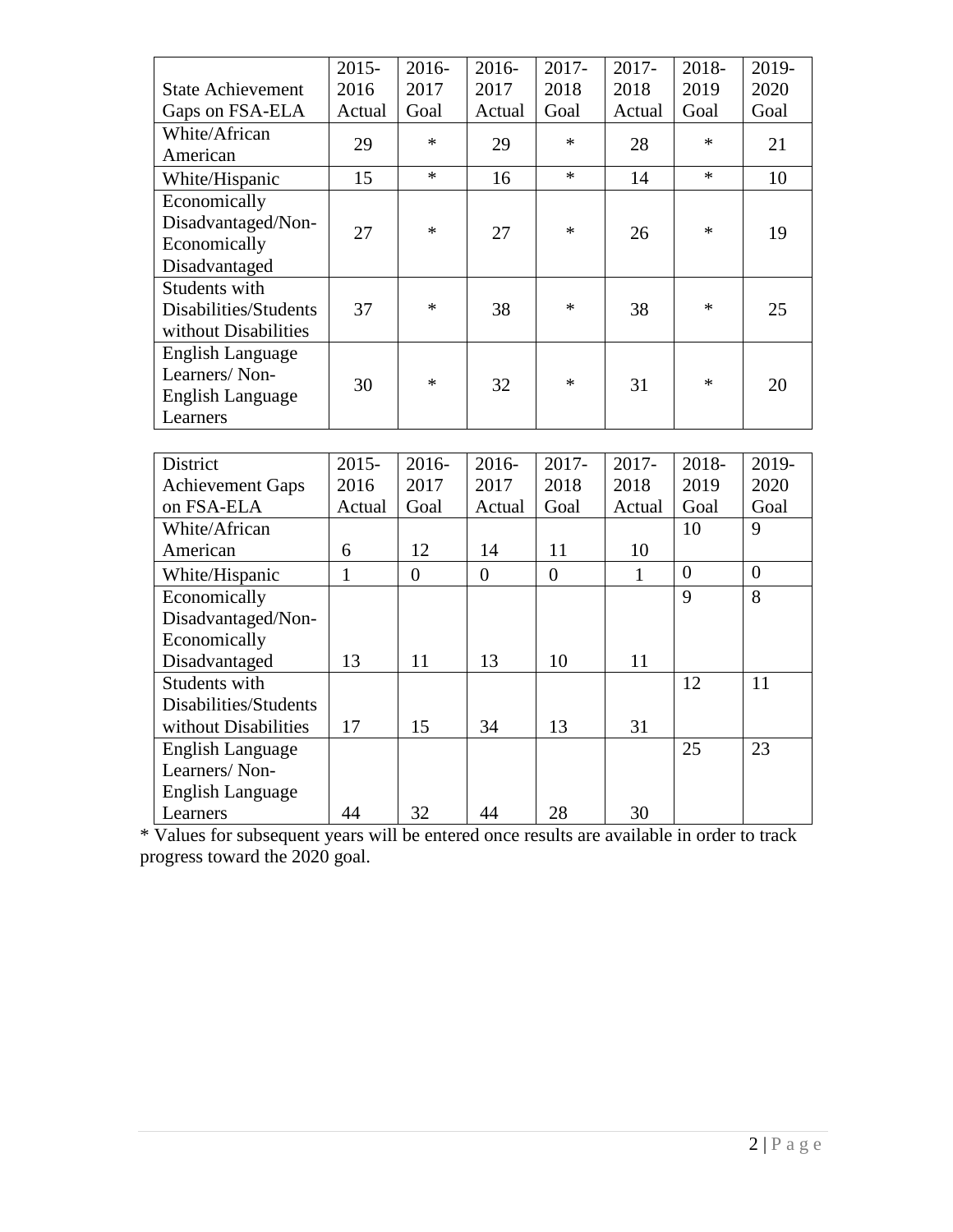#### **2. Explain how expenditures from the allocation are expected to impact student achievement in relation to your district goals.**

Expenditures from the allocation are expected to impact student achievement in relation to our district goals in a variety of ways. We have a dedicated literacy coach/specialist for each school (Elementary, Middle, High) that works directly with administrators, teachers (classroom and intervention) and members of the ESE, ESOL, Guidance, and RtI teams. Working together with these teams and analyzing data from a variety of student assessments, the Literacy Coach provides professional development and coaching on research-based literacy strategies to increase student achievement in the students' areas of need. The funds from the allocation will be utilized to pay for Literacy Coaches, Intensive Reading Teachers, professional development and supplemental materials to enhance literacy instruction.

# **3. In regard to district-level monitoring of student achievement progress, please address the following:**

# **A. Who at the district level is responsible for collecting and reviewing student progress monitoring data?**

Administrators at the district and school level will review the progress monitoring data. Depending on the student, ESE, ESOL and RtI teams may also be responsible for collecting and reviewing student data. School Level Administorators will meet with the literacy coaches and teachers for data chats to determine interventions and best practices for improving student achievemet.

#### **B. What specific school-level progress monitoring data will be collected at the district level to determine that students are progressing toward the district goals stated above? Please specify which grade levels are associated with specific school-level progress monitoring tools discussed in this section.**

Elementary K: STAR, Exact Path Grades 1 & 2: Exact Path Grades  $3 - 5$ : i-Ready Middle Grades  $6 - 8$ : i-Ready High Grades 9 – 12: Scantron Achievment Series

# **C. How often will student progress monitoring data be collected and reviewed by the district?**

Reading progress monitoring data will be collected and reviewed a minimum of three times per year. Students in K-5 will be given a progress monitoring assessment at the beginning of the year, mid-year, and end of the year to measure growth and assist with data-driven instruction. Level  $1 \& 2$  students and students without scores that are below grade level based on diagnostic data, grades 6-12 will be given a progress monitoring assessment at the beginning of the year, mid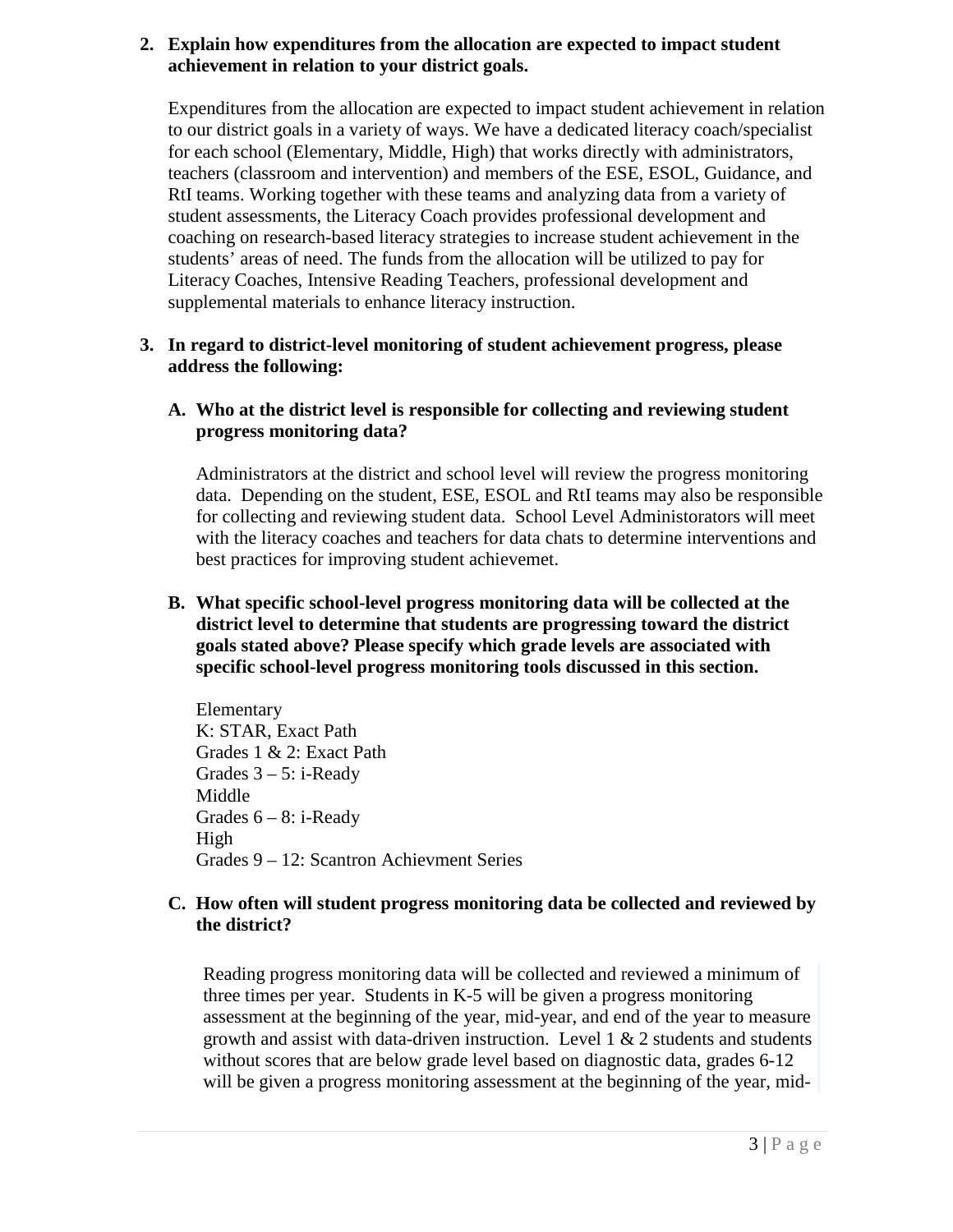year, and end of year to measure growth and assist with data-driven instruction. Schools may choose to assess more frequently if needed to monitor progress.

#### **4. Who at the district level is responsible for ensuring the fidelity of students not progressing towards district goals receiving appropriate interventions?**

District and school level administrators will review progress monitoring data to create a plan of action for support. Multiple teams such as Literacy, ESE, ESOL, and RtI will work together to review data and determine appropriate interventions.

# **5. In regard to district-level monitoring of instructional alignment to grade-level Florida Standards, please address the following:**

#### **A. Who at the district-level is responsible for ensuring classroom instruction is aligned to grade-level Florida Standards?**

Our Curriculum Product Innovation Team is responsible for ensuring our courses are aligned to grade-level standards. School-based administrators ensure that classroom instruction is aligned to grade-level standards through monthly classroom walk-throughs and conversations.

# **B. What evidence will be collected to demonstrate that classroom instruction is aligned to grade-level Florida Standards?**

School-based administrators collect classroom walk-through data and teacher evaluation data which may include live lesson recordings, live lesson observations, and discussion-based assessment observations. Additionally, Professional Learning Community (PLC) data is collected and reviewed by teacher PLC facilitators and school-based administration with the guidance of Professional Learning Specialists.

# **C. How often will this evidence be collected at the district level?**

Classroom walk-through data is collected by school-based administrators monthly. Additionally, informal evaluations are conducted once and formal evaluations are conducted once a year by administrators. New teachers receive two informal evaluations in their first year. PLC data is collected by teacher facilitators throughout the year and is reviewed and analyzed annually.

#### **6. In regard to access to informational text for each content area in a variety of mediums, please address the following:**

# **A. Who at the district level will be responsible for ensuring that schools have access to informational text for each content areas in a variety of mediums?**

The Curriculum Product Innovation Team, District Literacy Coordinator, district and school administrators are responsible for ensuring that schools have access to informational text for each content area in a variety of mediums. School-level administators will monitor usage through classroom walk-throughs.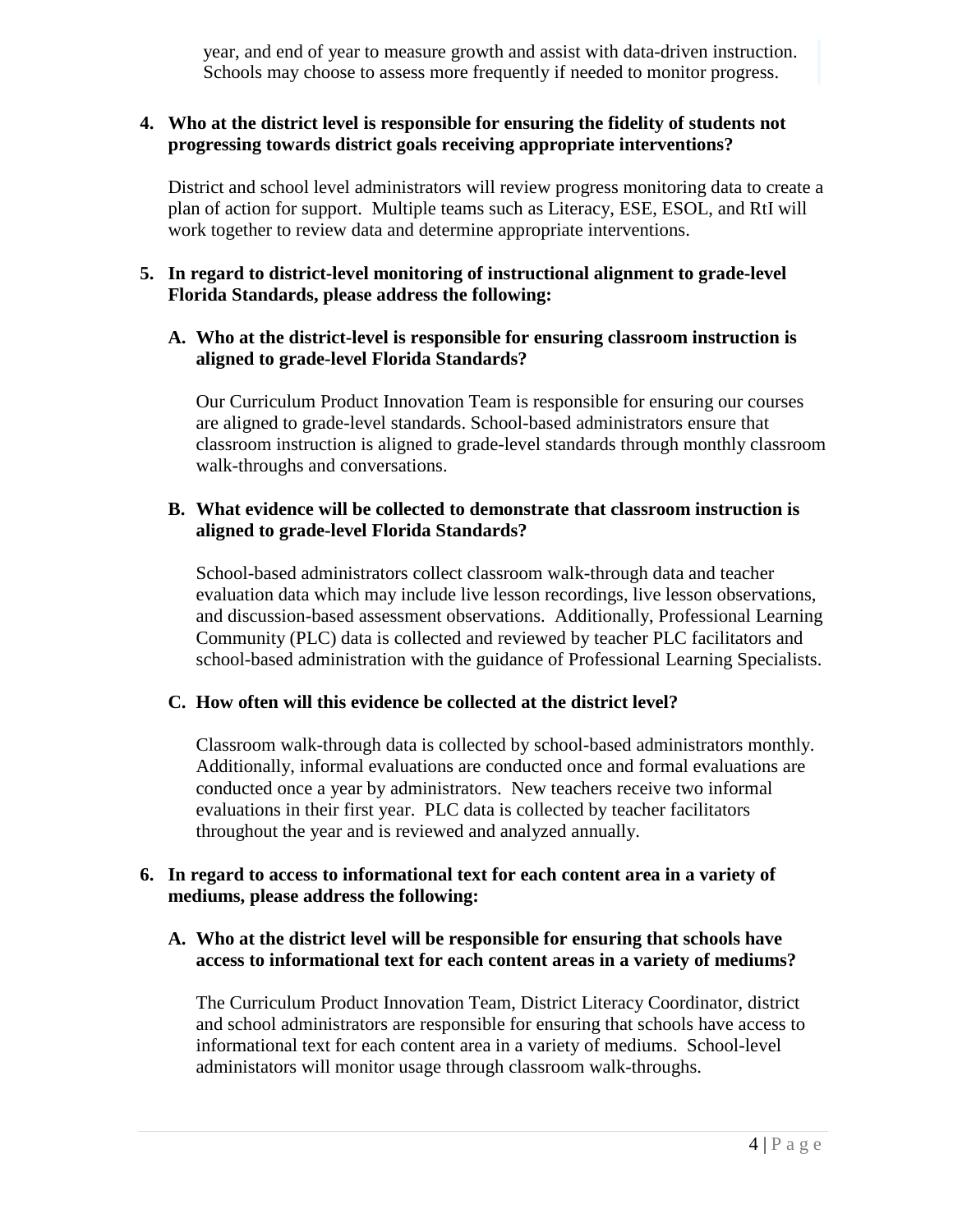#### **B. In addition to using texts from core, supplemental and intervention programs, what will the district do to ensure that schools have access to informational text for each content area in a variety of mediums?**

The district will ensure that schools have access to informational text for each content area in a variety of mediums by presenting students with an assortment of appropriately complex text at each grade level through course content, live lesson instruction and independent reading selections. The Curriculum Product Innovation Team, school-based administration and the District Literacy Coordinator will monitor the qualitative and quantitative measures of the text presented, as well as the reader and task considerations in each subject area. "Stretch" texts are also included in each subject area to challenge students in both instructional and independent practice. The literacy coaches support teachers in the selection of texts appropriate for instructional use and the use of content reading strategies. The district provides access to online digital databases for access to a wide variety of informational texts.

# **7. In regard to Universal Design for Learning (UDL), please address the following:**

# **A. Who at the district level will ensure that the all classroom instruction is accessible to the full range of learners using UDL principles?**

Directors of Instruction, Curriculum Product Innovation Team, ESE/RtI department, intervention teachers, and school-based administrators will ensure that all the classroom instruction is accessible to the full range of learners using UDL principles.

# **B. What evidence will the district collect to demonstrate that all classroom instruction is accessible to the full range of learners using UDL principles for effective instructional design (planning) and delivery (teaching)?**

The evidence that will be collected to demonstrate that classroom instruction is accessible to the full range of learners using UDL principles for effective instructional design (planning) and delivery (teaching) is through Content Based Measures (CBM) in all subject areas along with progress monitoring data. Evidence collected could include, but is not limited to classroom walkthrough documentation, teacher evaluation data which may include live lesson recordings, observations and Discussion Based Assessment observations. District-wide professional development will be provided to teachers as needed to ensure UDL principles are included in design and delivery.

# **C. How often will this evidence be collected at the district level?**

Progress monitoring data is collected three times a year. Classroom walkthrough data is collected monthly. Informal teacher evaluation data is collected once a year and formal teacher evaluation is collected once a year. New teachers have two informal evaluations in their first year.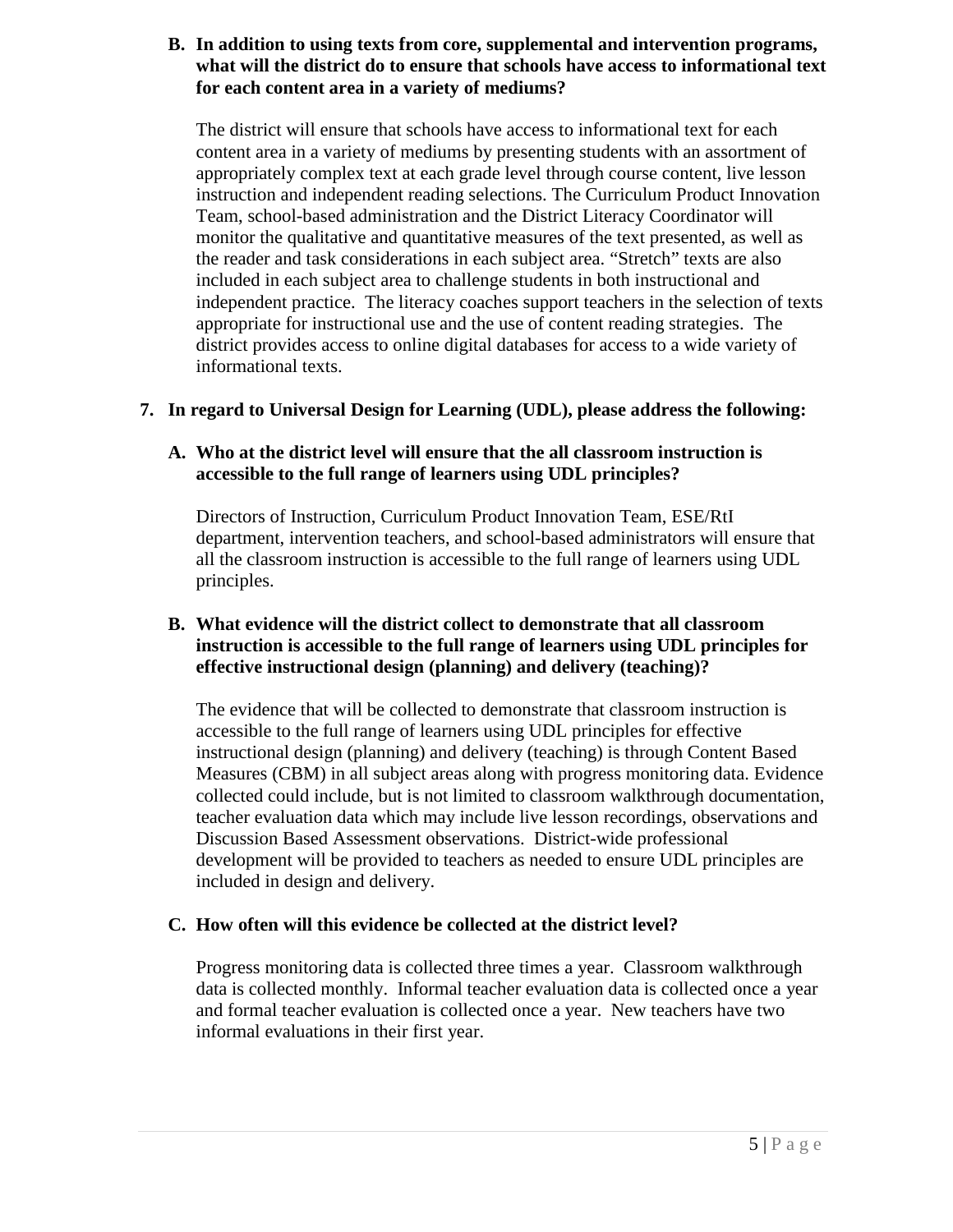**8. As a separate attachment please provide the meeting agenda which demonstrates the district contact for the K-12 Comprehensive Research-Based Reading Plan has met with the district contact for Exceptional Student Education (ESE) to discuss the alignment between the District's Special Programs and Procedures (SP&P) requirements and the district's 2018-2019 K-12 Comprehensive Research-Based Reading Plan, as well as documentation that the district contact for the K-12 Comprehensive Research-Based Reading Plan has met with the district ELL contact to discuss alignment with their district ELL plan.** 

See Appendix A.

# **Research-Based Reading Instruction Allocation**

As per Section 1011.62(c), F.S., funds allocated under this subsection must be used to provide a system of comprehensive reading instruction to students enrolled in the K-12 programs, which may include the following:

- An additional hour per day of intensive reading instruction to students in the 300 lowest-performing elementary schools by teachers and reading specialists who are effective in teaching reading;
- Kindergarten through grade 5 reading intervention teachers to provide intensive intervention during the school day and in the required extra hour for students identified as having a reading deficiency;
- Highly qualified reading coaches to specifically support teachers in making instructional decisions based on student data and improve teacher delivery of effective reading instruction, intervention and reading in the content areas based on student need;
- Professional development for school district teachers in evidence-based reading instruction, including strategies to teach reading in content areas with an emphasis on technical and informational text;
- Summer reading camps, using only teachers or other district personnel who are certified or endorsed in reading consistent with Section  $1008.25(7)(b)(3)$ , F.S., for all students in kindergarten through grade 2 who demonstrate a reading deficiency as determined by district and state assessments, and students in grades 3 through 5 who score at Level 1 on the statewide, standardized English Language Arts (ELA) assessment;
- Supplemental instructional materials that are grounded in evidence-based reading research; and
- Intensive interventions for students in kindergarten through grade 12 who have been identified as having a reading deficiency or who are reading below grade level as determined by the statewide, standardized English Language Arts assessment.

The following sections will require districts to submit their budget for these expenditures and to answer questions regarding the implementation of the plan.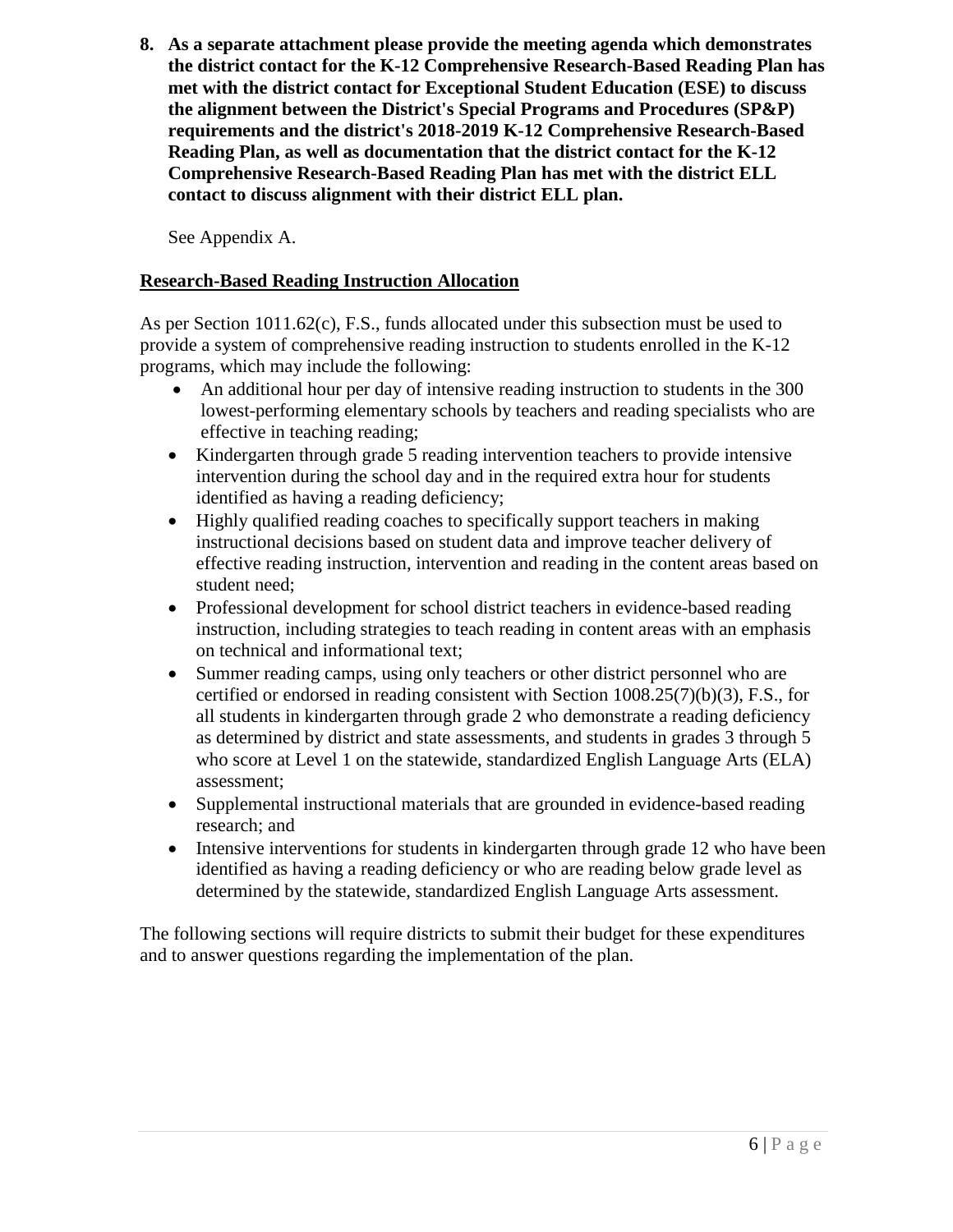# **Professional Development**

As per Section 1012.98, F.S. each school district shall develop a professional development system which must include a master plan for inservice activities for all district employees, from all fund sources. The *Just Read, Florida!* Office will review professional development related to reading instruction listed in this plan during monitoring. Please answer the following questions to assist with this process:

# **1. Who is responsible for ensuring every professional development activity funded through the Research-Based Reading Instruction Allocation is appropriately entered into the district master inservice plan?**

The Director for Staff Development and the District Literacy Coordinator will ensure that the professional development activities funded through the Research-Based Reading Instruction Allocation is entered into the district master inservice plan.

#### **2. What is the total amount budgeted from the Research-Based Reading Allocation for these inservice activities?**

\$132,177.00

**3. Within the district professional development system, Section 1012.98 (4)(b)(11), F.S., states the district must provide training to reading coaches, classroom teachers, and school administrators in effective methods of identifying characteristics of conditions such as dyslexia and other causes of diminished phonological processing skills; incorporating instructional techniques into the general education setting which are proven to improve reading performance for all students; and using predictive and other data to make instructional decisions based on individual student needs. The training must help teachers integrate phonemic awareness; phonics, word study, and spelling; reading fluency; vocabulary, including academic vocabulary; and text comprehension strategies into an explicit, systematic, and sequential approach to reading instruction, including multisensory intervention strategies. Each district must provide all elementary grades instructional personnel access to training sufficient to meet the requirements of Section 1012.585(3)(f), F.S..**

**Who is responsible for ensuring this training is entered into the master inservice plan and is subsequently provided to reading coaches, classroom teachers and school administrators?** 

The Director for Staff Development and the District Literacy Coordinator will ensure that the above professional development activities are entered into the district master inservice plan and provided to the staff.

# **4. Was the training in question #3 funded through the Research-Based Reading Allocation? If not, please list the funding source for this training.**

Yes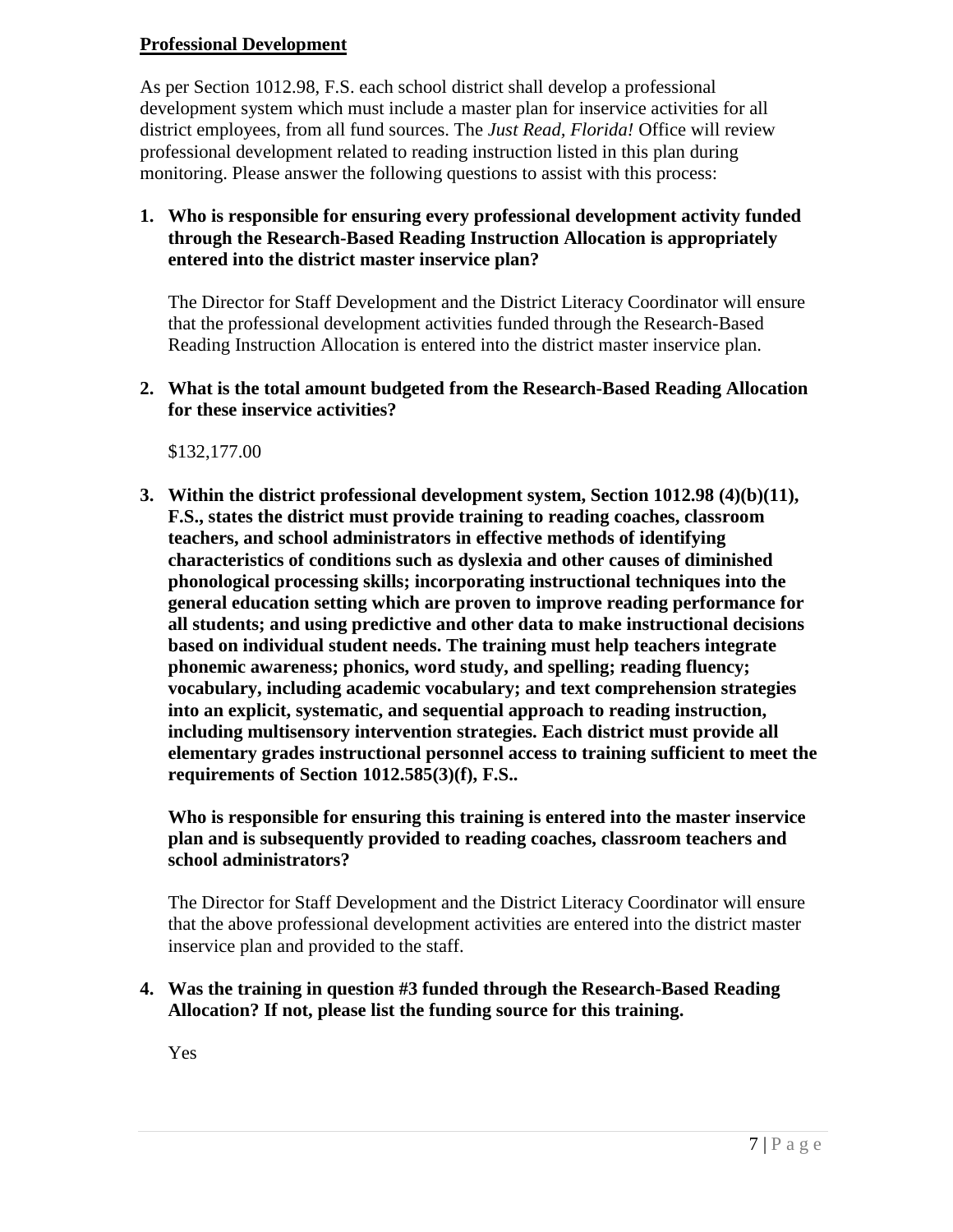#### **Reading/Literacy Coaches**

The *Just Read, Florida!* Office strongly encourages district leadership to allocate reading/literacy coaches for schools determined to have the greatest need based on student performance data, especially achievement gaps. Please answer the following questions regarding reading/literacy coaches:

#### **1. What are the qualifications for reading/literacy coaches in your district? If there is a posted job description you may submit the link.**

Education/Licensure/Certification: Bachelor's degree with a concentration in Education; Valid Florida Professional Teaching Certificate Reading Endorsement or Certification; Preferred Experience: Three years' teaching experience; online teaching experience preferred; ESOL Endorsement required; Preferred ESE experience across multiple subject areas and grade levels; Preferred knowledge, abilities and skills: Strong interpersonal, leadership, communication and motivational skills; Indepth knowledge of reading processes, acquisition, assessment, instructional reading strategies, online instructional design theories, and learning style theories; Knowledge of state and national reading and writing standards; Knowledge of current research on best practices for improving reading achievement and the integration of technology in online lesson design; Knowledge of curriculum standards and their impact on K12 instruction; Knowledge of web 2.0 tools and other online support mechanisms to enhance instruction

# **2. Which schools have reading/literacy coaches funded from the Research-Based Reading Instruction Allocation?**

Full-time Elementary, Full-time Middle School, Full-time High School, FLEX SHs

**3. Were these schools identified to have the greatest need based on a review of student achievement data? If not, please explain why reading/literacy coaches were placed at these schools.**

Yes

#### **4. How many total positions will be funded at each level using the Research-Based Reading Instruction Allocation:**

- **a.** Elementary:1
- **b.** Middle:2
- **c.** High:5

#### **5. How is the effectiveness of reading/literacy coaches measured in your district?**

The effectiveness of literacy coaches is measured using a modified Danielson framework utilizing student achievement mesasurement (SAM) data.

# **6. What is the total amount from the Research-Based Reading Instruction Allocation that will be expended on reading/literacy coaches?**

\$668,841.00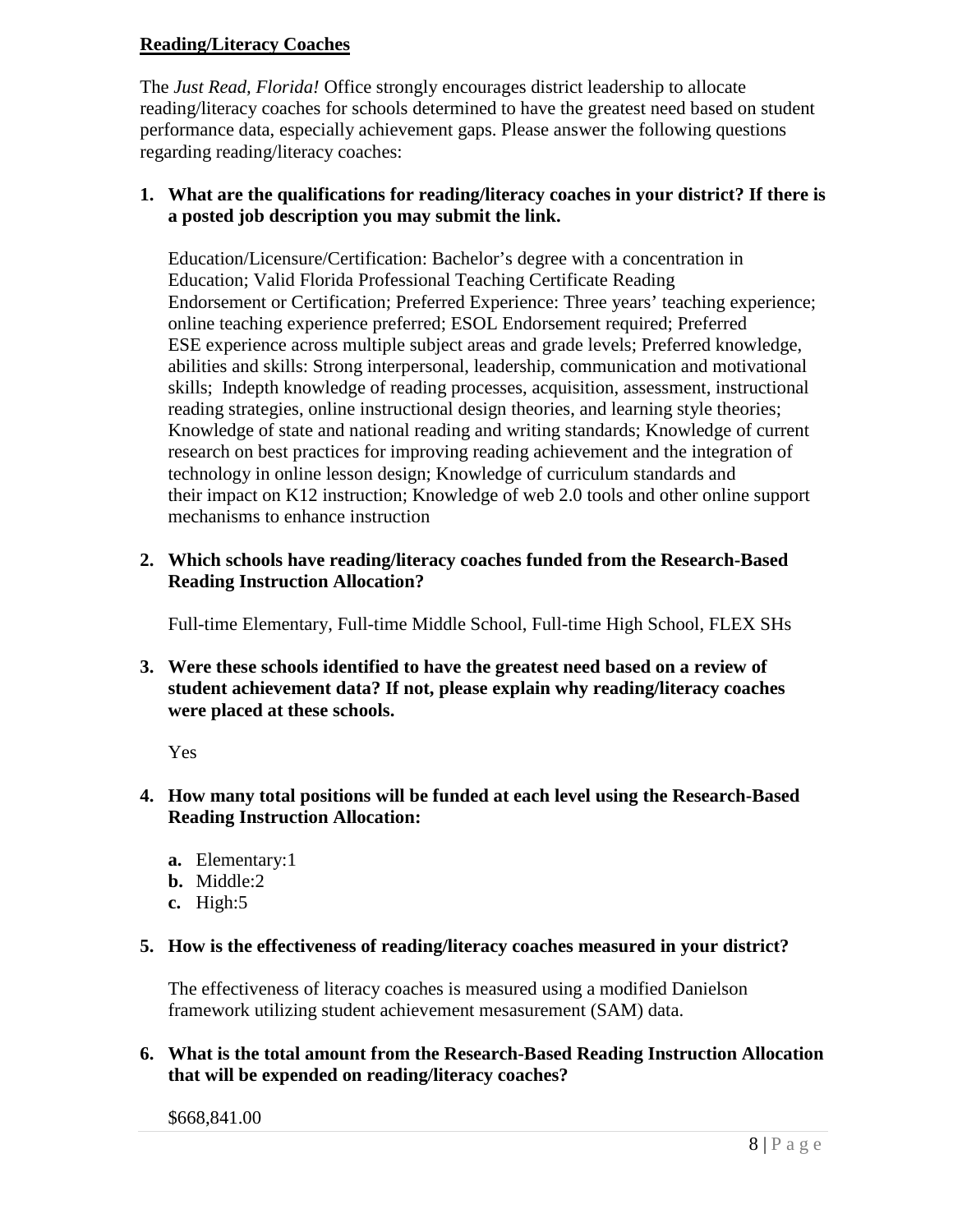# **Supports for Identification and Intervention of Students With Reading Deficiencies**

Districts are required to submit Identification and Intervention Decision Trees which can be found in Appendix B.

Please answer the following questions regarding the use of the Research-Based Reading Instruction Allocation in support of the identification and intervention of students with reading deficiencies:

# **1. Which schools will be provided reading intervention teachers to provide intensive interventions funded through the Research-Based Reading Instruction Allocation?**

FLVS Full-time Middle and High school will be provided intervention teachers through the Research-Based Reading Instruction Allocation.

**2. Were these schools identified to have the greatest need based on a review of the students achievement data? If not, please explain why reading intervention teachers were placed at these schools.**

Yes

- **3. How many total positions will be funded at each level through the Research-Based Reading Intruction Allocation:** 
	- **a.** Elementary:0
	- **b.** Middle:4
	- **c.** High:3
- **4. What is the total amount expended on these positions funded through the Research-Based Reading Instruction Allocation?**

\$429,378.00

**5. Please list any supplemental instructional materials, or interventions, which will be purchased using funds from the Research-Based Reading Intruction Allocation. These will be reviewed by the** *Just Read, Florida!* **Office to ensure the materials, or interventions, meet the requirements of Section 1001.215(8), F.S.:**

i-Ready, Squiggle Park, Learning A-Z, Flocabulary, Exact Path, Six Minute Solution

**6. What is the total amount expended from the Research-Based Reading Instruction Allocation on supplemental instructional materials, or interventions?** 

\$222,500.00

**7. If the intensive, explicit, systematic and multisensory interventions required to be provided to students in grades K-3 were not purchased using the Research-Based Reading Intruction Allocation, please list the funding source.**

Title 1 funds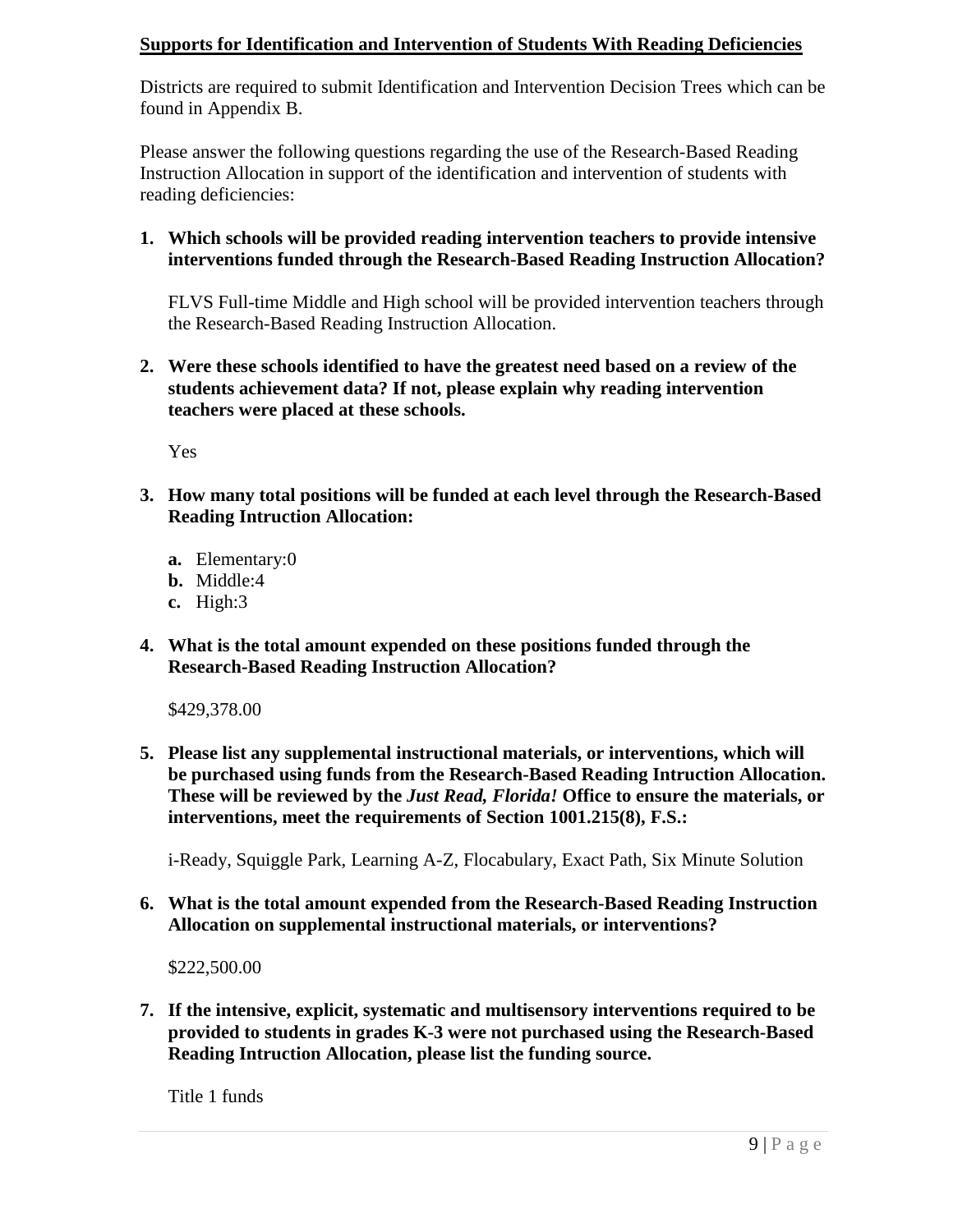#### **Summer Reading Camps**

Please complete the following questions regarding SRC.

- **1. SRC Supervisor Name:**Sheri Sico
- **2. Email Address:**[ssico@flvs.net](mailto:ssico@flvs.net)
- **3. Phone Number:**850-361-8697
- **4. Please list the schools which will host a SRC:**

FLVS FT Elementary

- **5. Provide the following information regarding the length of your district SRC:**
	- **a. Start Date:**June 4, 2018
	- **b. Which days of the week is SRC offered:**Monday Thursday
	- **c. Number of instructional hours per day in reading:**4 hour
	- **d. End Date:**June 28, 2018
	- **e. Total number of instructional hours of reading:**76
- **6. Per the requirements of Section 1008.25(7)(b)(3), F.S., are all teachers selected to deliver SRC instruction highly effective as determined by their evaluation under Section 1012.34, F.S.?**

Yes

**7. What is the anticipated teacher/student ratio?**

1:5

**8. Will students in grades other than grade 3 be served as well? If so, which grade level(s)?**

No

#### **9. What evidence will be collected that demonstrates growth in student achievement was a result of the instruction provided during SRC?**

iReady data will be used to monitor growth in student achievement as a result of the instruction provided during SRC.

#### **300 Lowest-Performing Elementary Schools**

Section  $1011.62(9)(d)(2)$ , F.S., requires school districts that have one or more of the 300 lowest-performing elementary schools, specifically delineate in the comprehensive reading plan, or in an addendum to the comprehensive reading plan, the implementation design and reading strategies that will be used for the required additional hour of reading instruction.

This may be found in Appendix C.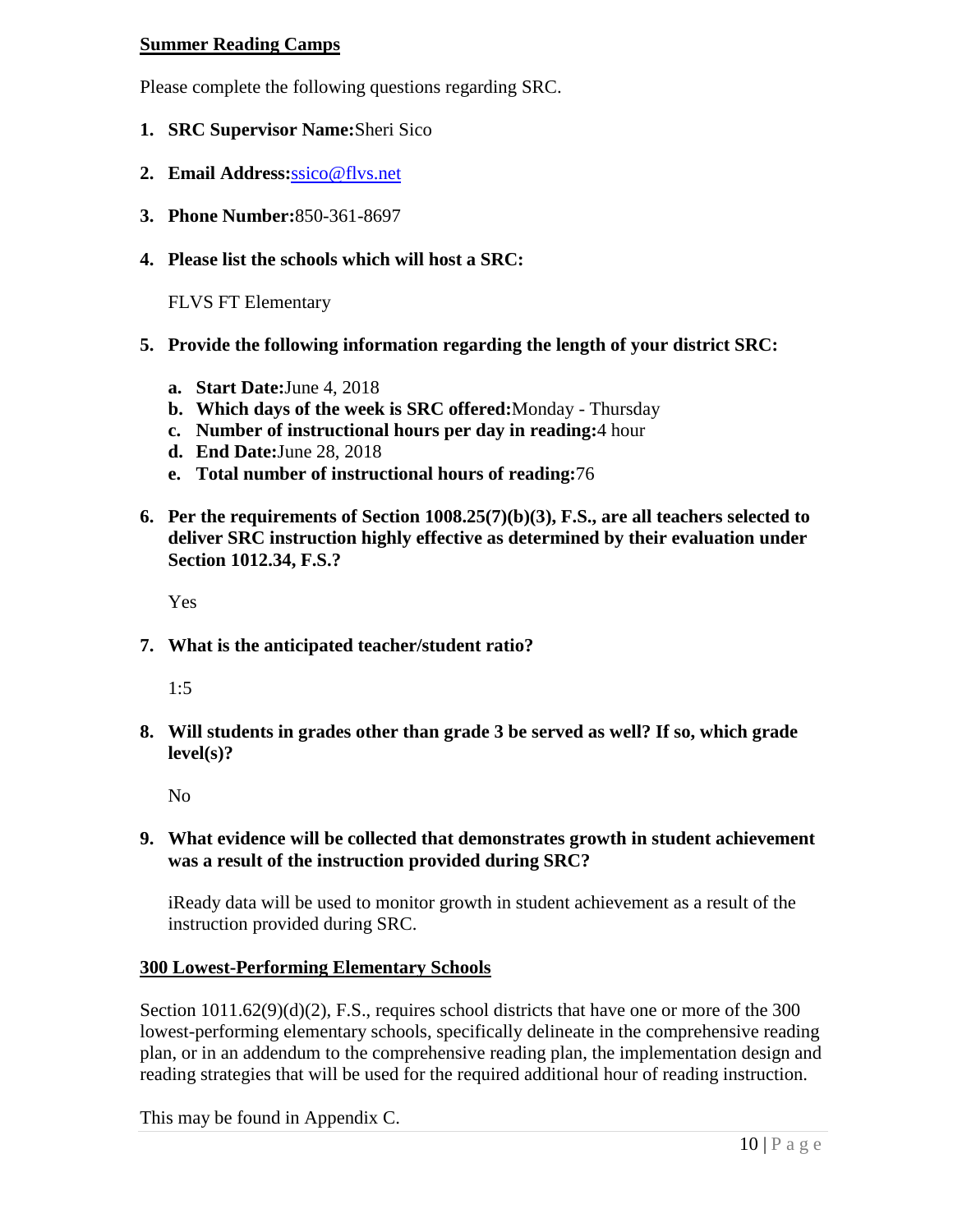# **Budget Review**

| Estimated proportional share distributed to district charter |                          | \$0.00         |
|--------------------------------------------------------------|--------------------------|----------------|
| schools                                                      |                          |                |
| District expenditures on reading coaches                     | \$668,841.00             |                |
| District expenditures on intervention teachers               |                          | \$429,378.00   |
| District expenditures on supplemental materials or           |                          | \$222,500.00   |
| interventions                                                |                          |                |
| District expenditures on professional development            |                          | \$132,177.00   |
| District expenditures on summer reading camps                |                          | \$50,000.00    |
| District expenditures on additional hour for school on the   |                          | \$0.00         |
| list of 300 lowest performing elementary schools             |                          |                |
| <b>Flexible Categorial Spending</b>                          |                          | \$0.00         |
|                                                              | Sum of Expenditures      | \$1,502,896.00 |
| Amount of district research-                                 |                          | \$1,502,896.00 |
|                                                              | based reading intruction |                |
|                                                              | allocation for 2018-2019 |                |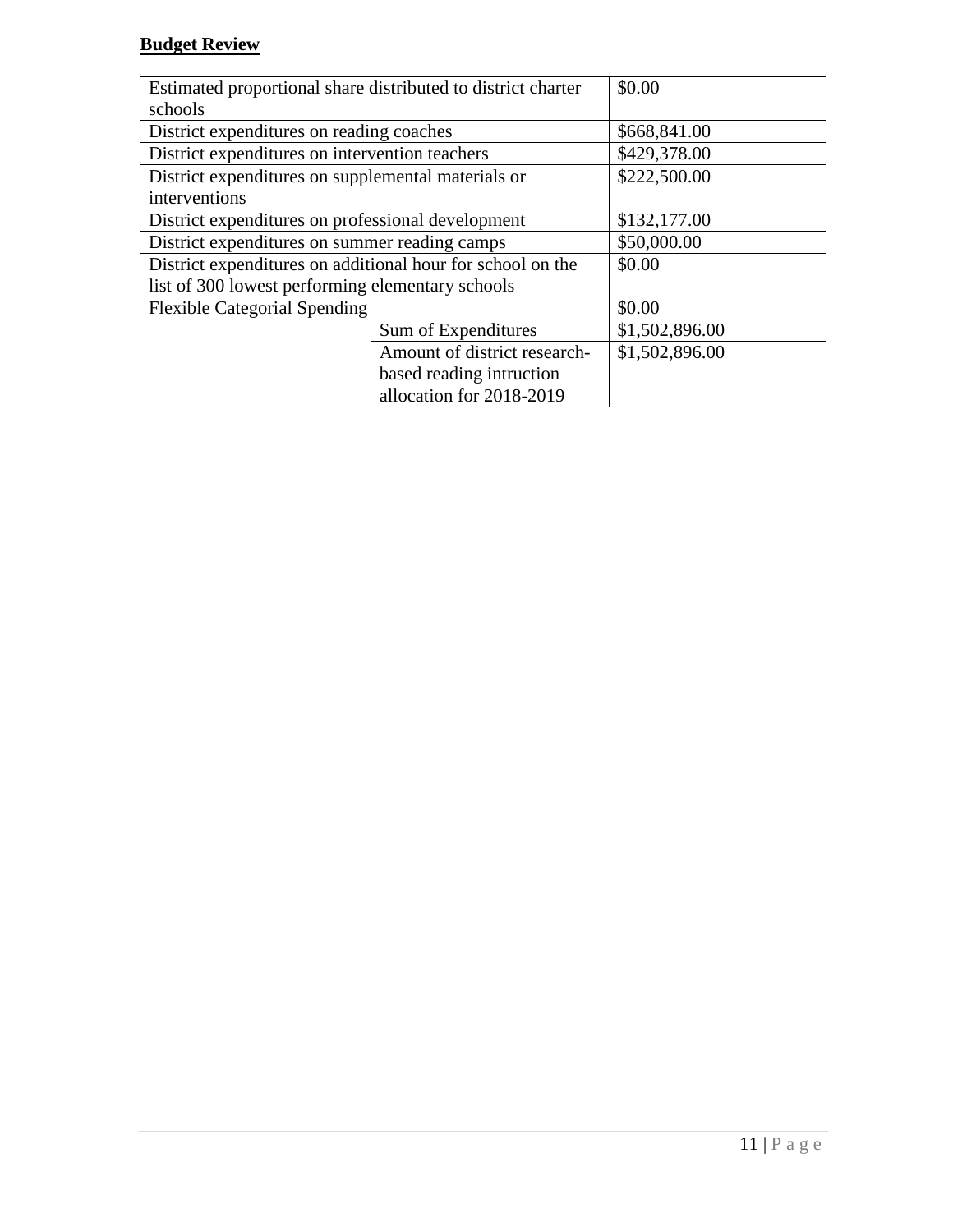# **APPENDIX A**

# **AGENDA**

# **Reading Plan Development Meeting 04/17/2018**

# **1:30 PM – 2:30 PM**

| Meeting called by Patricia Hunt, Skype call |                                                                                                                                                                                          |            |  |  |  |
|---------------------------------------------|------------------------------------------------------------------------------------------------------------------------------------------------------------------------------------------|------------|--|--|--|
| <b>Attendees:</b>                           | Patricia Hunt, District Literacy & ELL Coordinator; Nikki Callaghan,<br>District ESE Director                                                                                            |            |  |  |  |
| Please read:                                | <b>FLVS</b> Reading Plan template                                                                                                                                                        |            |  |  |  |
| $1:30$ PM $-1:35$ PM                        | <b>Introduction</b>                                                                                                                                                                      | Skype call |  |  |  |
| 1:35 PM $-$ 1:50 PM                         | 2017-18 Plan<br>Topic: Review plan from previous year to<br>discuss what elements will continue and<br>what needs to be updated. Discuss need<br>for alignment of SP&P and reading plan. | Skype call |  |  |  |
| 1:50 PM $-$ 2:15 PM                         | 2018 - 19 Plan<br>Topic Plan for changes that need to be<br>incorporated into all plans.                                                                                                 | Skype call |  |  |  |
| $2:15$ PM $- 2:30$ PM                       | <b>Next steps</b><br>Topic Open discussion, questions, & plan<br>for review and revisions across teams                                                                                   | Skype call |  |  |  |

#### **Additional Instruction:**

Patti will send completed plan to Nikki for review and revision suggestions.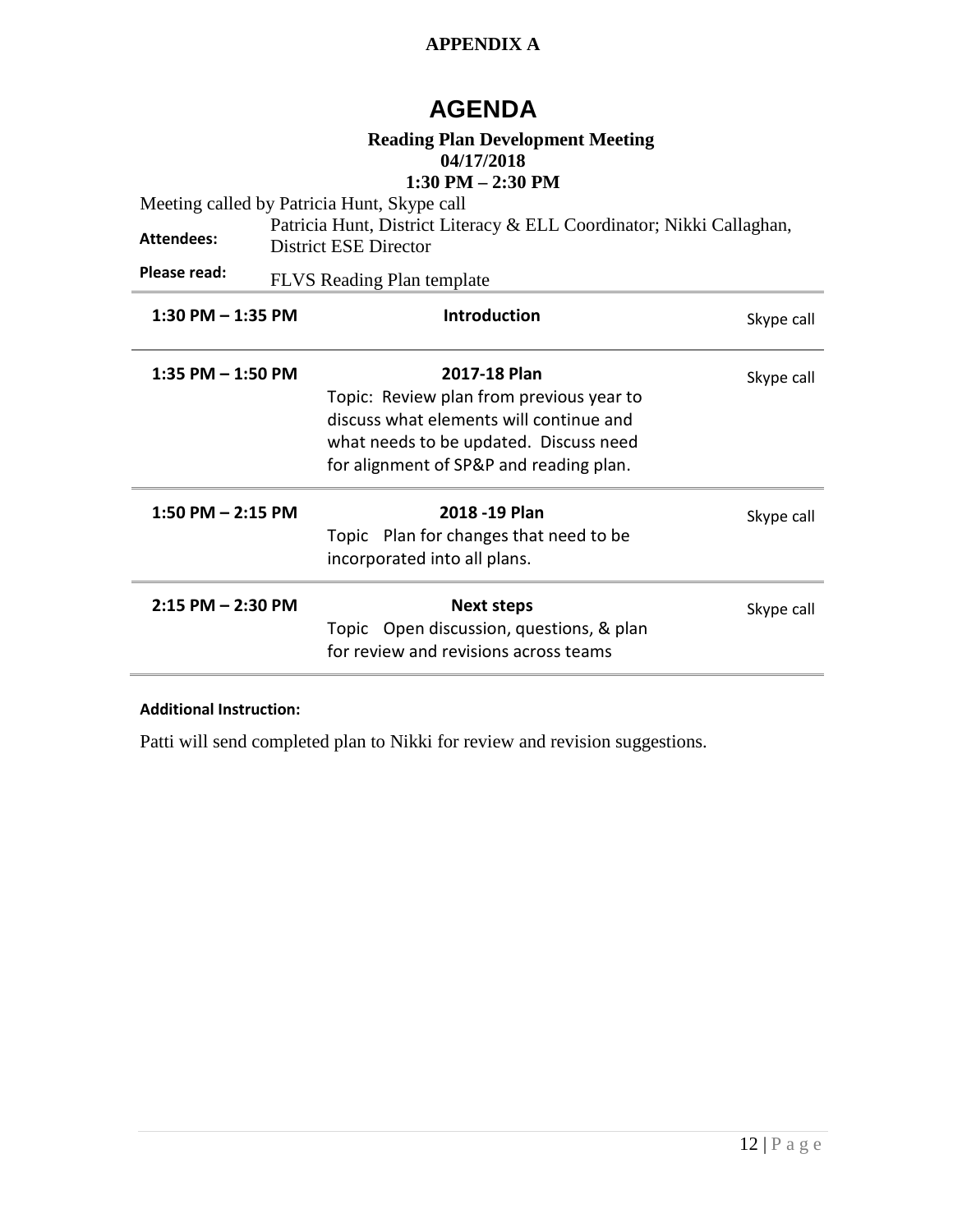#### **APPENDIX B**

# **Identification of Students with Reading Deficiencies and Intervention Supports**

In this section districts will describe how they identify students with substantial reading deficiencies and provide them with required interventions. Districts will create three Identification/Intervention Decision Tree charts to demonstrate how data from screening, diagnostic, progress monitoring, local assessments, statewide assessments or teacher observations will be used to determine specific reading instructional needs and interventions for students. It is important to note that a school may not wait for a student to receive a failing grade at the end of a grading period to identify the student as having a substantial deficiency in reading. If a local assessment is being used for identification, districts should internally analyze their data in order to ensure students are identified at similar rates as on statewide assessments. Districts who use a procured diagnostic, progress monitoring or assessment tool should, at a minimum, use the recommended ranges provided by the instrument developer; however, these districts should also ensure that rates of identification correlate to statewide performance.

- DT1 Elementary  $(K-5)$
- DT2 Middle  $(6-8)$
- $DT3 High (9-12)$

The charts must contain the following information:

- The grade level(s) of the student;
- Name and performance benchmark on screening, diagnostic, progress monitoring, local assessment, statewide assessment or teacher observations used to identify students with substantial deficiencies in reading and subsequent interventions provided. FSA-ELA scores must be used for appropriate grade levels;
- DT1 must clearly state the conditions the district uses to determine whether a student has a substantial reading deficiency and will subsequently notify the student's parent as required in Section 1008.25, F.S. This also includes a description of the intensive, explicit, systematic, and multisensory reading interventions which will be provided to students in grades K-3;
- DT1 must include information on how the Florida Kindergarten Readiness Screener will be used to plan intervention for students scoring in the following performance levels:
	- 1) Scaled score of 497-529
	- 2) Scaled score of 438-496
	- 3) Scaled score of 437 and below; and
- An explanation of how instruction will be modified for students who have not responded to a specific reading intervention with the initial intensity (time and group size) provided;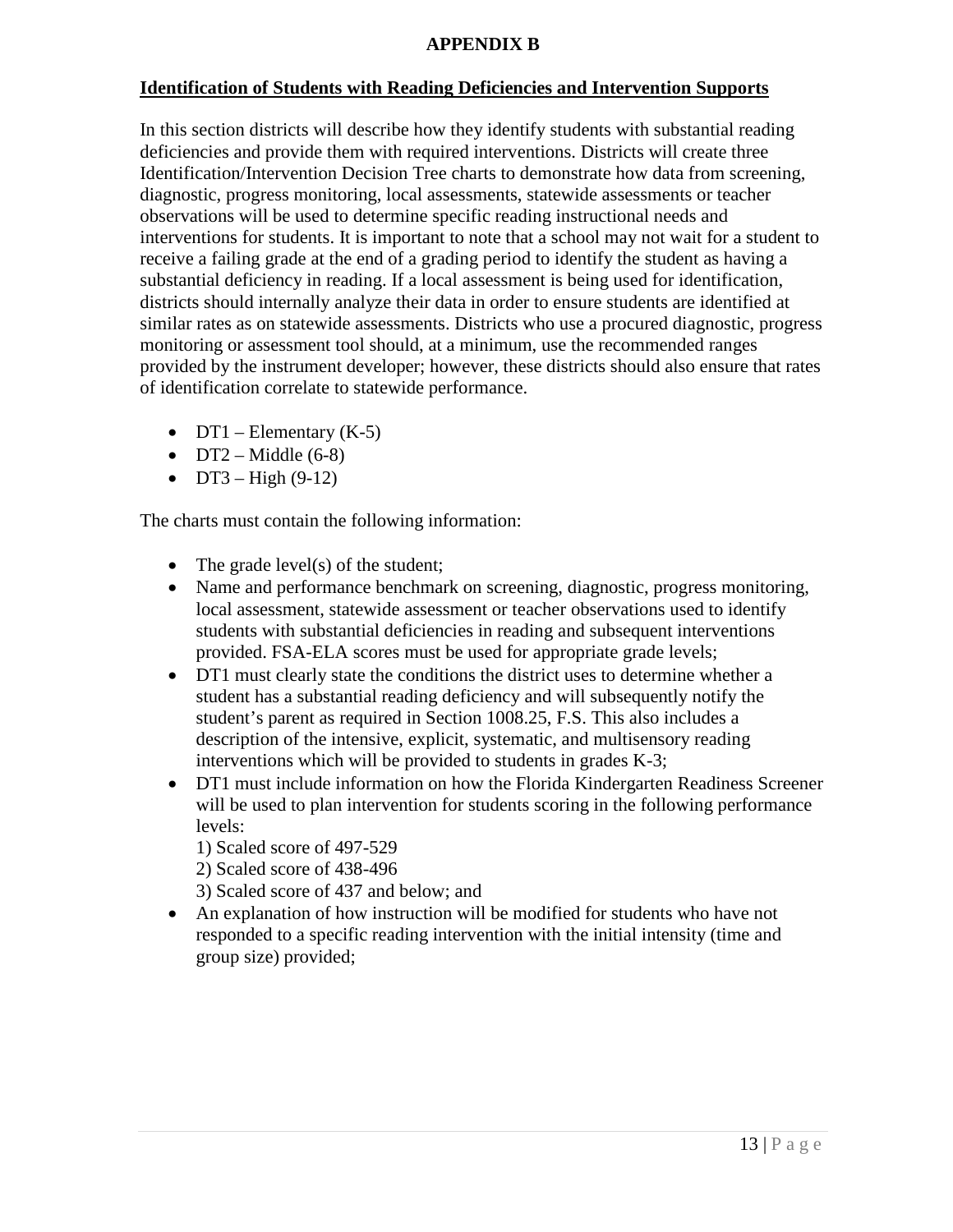| If                                                                                                         | <b>Then</b>                                                                                                                                                                                                                                                                                                                                                                                                                                                                                                                                                                                                                              | <b>Programs/Materials/Strategies</b>                                                                                                                                                                                                                                                                                                                                                                                                                                    |
|------------------------------------------------------------------------------------------------------------|------------------------------------------------------------------------------------------------------------------------------------------------------------------------------------------------------------------------------------------------------------------------------------------------------------------------------------------------------------------------------------------------------------------------------------------------------------------------------------------------------------------------------------------------------------------------------------------------------------------------------------------|-------------------------------------------------------------------------------------------------------------------------------------------------------------------------------------------------------------------------------------------------------------------------------------------------------------------------------------------------------------------------------------------------------------------------------------------------------------------------|
| Florida Kindergarten<br><b>Readiness Screener Scale</b><br>Score of 497-529<br>(Benchmark)                 | Provide current instruction with highly qualified<br>teacher including phonemic awareness, phonics,<br>word knowledge, decoding, vocabulary, recall and<br>recognition, listening and reading comprehension to<br>meet grade level standards. Follow-up with monthly<br>Curricular Based Assessments to measure progress in<br>grade level standards as well as the online<br>supplemental program of Squiggle Park.                                                                                                                                                                                                                     | <b>Core Reading Program</b><br>$\bullet$<br>Supplemental Instructional Support-Squiggle Park<br>$\bullet$<br><b>Curricular Based Assessments (CBA)</b><br>Flocabulary, Nearpod<br>$\bullet$<br><b>Exact Path</b>                                                                                                                                                                                                                                                        |
| Florida Kindergarten<br><b>Readiness Screener Scale</b><br>Score of 438-495<br>(Intervention)              | Provide enhanced instruction with highly qualified<br>teacher including phonemic awareness, phonics,<br>word knowledge, decoding, vocabulary, recall and<br>recognition, listening and reading comprehension to<br>meet grade level standards. Students will receive an<br>additional 30 minutes of instruction weekly during<br>WIN (What I Need) with group size of 6-8. Progress<br>monitoring will take place 1-2x a month to measure<br>student growth towards meeting grade level<br>standards, as prescribed by Student Success Team<br>$(SST)$ .                                                                                 | <b>Core Reading Program</b><br>$\bullet$<br><b>Small Group Differentiated Instruction</b><br><b>Supplemental Instructional Support Programs-</b><br>$\bullet$<br>Squiggle Park<br><b>Additional Live Lessons</b><br><b>Content Based Measures (CBM)</b><br>$\bullet$<br>Flocabulary, Nearpod<br>$\bullet$<br><b>Student Support Team (SST)</b><br>$\bullet$<br><b>Exact Path</b>                                                                                        |
| Florida Kindergarten<br><b>Readiness Screener Scale</b><br>Score of 437 and Below<br>(Urgent Intervention) | Provide targeted instruction with highly qualified<br>teacher including phonemic awareness, phonics,<br>word knowledge, decoding, vocabulary, recall and<br>recognition, listening and reading comprehension to<br>meet grade level standards. Students will receive an<br>additional 30 minutes of instruction weekly during<br>WIN (What I Need) with group size of 4-6, plus 1:1<br>explicit instruction with teacher during tutoring<br>sessions every Friday for 30 minutes. Progress<br>monitoring will take place bi-monthly, or as<br>prescribed by the SST, to measure student growth<br>towards meeting grade level standards. | <b>Core Reading Program</b><br>$\bullet$<br><b>Intensive Reading Instruction</b><br>$\bullet$<br>Small Group Differentiated Instruction<br>$\bullet$<br>1:1 Explicit Instruction<br>$\bullet$<br><b>Additional Live Lessons</b><br>$\bullet$<br>Supplemental Instructional Support Programs-<br>$\bullet$<br>Squiggle Park<br>Flocabulary, Nearpod<br>$\bullet$<br><b>Content Based Measures (CBM)</b><br>$\bullet$<br><b>Student Support Team</b><br><b>Exact Path</b> |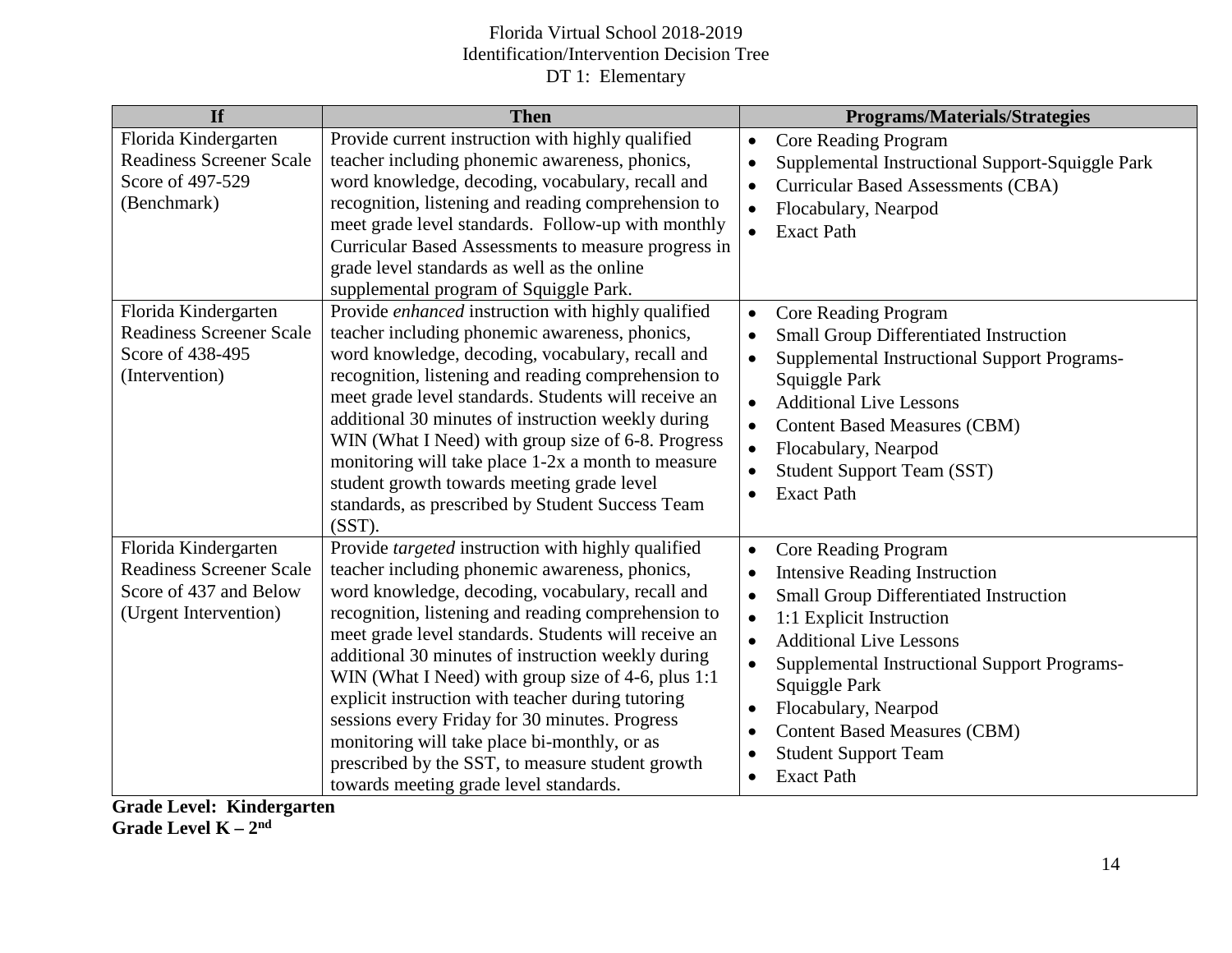|                                                                           | If                                                                                   | <b>Then</b>                                                                                                                                                                                                                                                                                                                                                                                                                                                                                                                 | <b>Programs/Materials/Strategies</b>                                                                                                                                                                                                                                                                                                    |
|---------------------------------------------------------------------------|--------------------------------------------------------------------------------------|-----------------------------------------------------------------------------------------------------------------------------------------------------------------------------------------------------------------------------------------------------------------------------------------------------------------------------------------------------------------------------------------------------------------------------------------------------------------------------------------------------------------------------|-----------------------------------------------------------------------------------------------------------------------------------------------------------------------------------------------------------------------------------------------------------------------------------------------------------------------------------------|
| <b>Exact Path Diagnostic</b><br>on-level ranges (above<br>level).         | Score of Above Level *See<br>Chart below for Exact Path<br>range is considered above | Provide current instruction with highly qualified<br>teacher including phonemic awareness, phonics,<br>word knowledge, decoding, vocabulary, recall and<br>recognition, listening and reading comprehension<br>to meet grade level standards. Follow-up with<br>monthly Curricular Based Assessments to measure<br>progress in grade level standards as well as the<br>online supplemental program of Squiggle Park.                                                                                                        | <b>Core Reading Program</b><br>$\bullet$<br>Supplemental Instructional Support-Squiggle<br>Park<br><b>Curricular Based Assessments (CBA)</b><br>Flocabulary, Nearpod<br><b>Exact Path</b><br>$\bullet$                                                                                                                                  |
| <b>Exact Path Diagnostic</b><br>Score of On Level *See<br>on-level range. | Chart below for Exact Path                                                           | Provide enhanced instruction with highly qualified<br>teacher including phonemic awareness, phonics,<br>word knowledge, decoding, vocabulary, recall and<br>recognition, listening and reading comprehension<br>to meet grade level standards. Students will<br>receive an additional 30 minutes of instruction<br>weekly during WIN (What I Need) with group size<br>of 6-8. Progress monitoring will take place 1-2x a<br>month to measure student growth towards meeting<br>grade level standards, as prescribed by SST. | <b>Core Reading Program</b><br>$\bullet$<br>Small Group Differentiated Instruction<br>Supplemental Instructional Support<br>Programs-Squiggle Park<br><b>Additional Live Lessons</b><br><b>Content Based Measures (CBM)</b><br>$\bullet$<br>Flocabulary, Nearpod<br><b>Student Support Team (SST)</b><br><b>Exact Path</b><br>$\bullet$ |
| <b>Exact Path Diagnostic</b>                                              |                                                                                      | Provide targeted instruction with highly qualified                                                                                                                                                                                                                                                                                                                                                                                                                                                                          | <b>Core Reading Program</b><br>$\bullet$                                                                                                                                                                                                                                                                                                |
| Score of Below Level -                                                    |                                                                                      | teacher including phonemic awareness, phonics,<br>word knowledge, decoding, vocabulary, recall and                                                                                                                                                                                                                                                                                                                                                                                                                          | <b>Intensive Reading Instruction</b><br>Small Group Differentiated Instruction                                                                                                                                                                                                                                                          |
| <b>Grade</b>                                                              | <b>Substantially</b>                                                                 | recognition, listening and reading comprehension                                                                                                                                                                                                                                                                                                                                                                                                                                                                            | 1:1 Explicit Instruction                                                                                                                                                                                                                                                                                                                |
| <b>Level</b>                                                              | <b>Below</b>                                                                         | to meet grade level standards. Students will                                                                                                                                                                                                                                                                                                                                                                                                                                                                                | <b>Additional Live Lessons</b>                                                                                                                                                                                                                                                                                                          |
| $\bf K$                                                                   | < 767                                                                                | receive an additional 30 minutes of instruction                                                                                                                                                                                                                                                                                                                                                                                                                                                                             | Supplemental Instructional Support                                                                                                                                                                                                                                                                                                      |
| 1 <sup>st</sup>                                                           | < 822                                                                                | Mon-Thurs. during WIN (What I Need) with                                                                                                                                                                                                                                                                                                                                                                                                                                                                                    | Programs- Squiggle Park, Six Minute                                                                                                                                                                                                                                                                                                     |
| 2nd                                                                       | < 875                                                                                | group size of 4-6, plus 1:1 explicit instruction with                                                                                                                                                                                                                                                                                                                                                                                                                                                                       | Solution                                                                                                                                                                                                                                                                                                                                |
| <b>Grade</b><br><b>Level</b><br>$\bf K$<br>1 <sup>st</sup><br>2nd         | <b>Below</b><br><b>Level</b><br>767-807<br>822-862<br>875-905                        | teacher during tutoring sessions every Friday for<br>30 minutes. Progress monitoring will take place bi-<br>monthly, or as prescribed by the SST, to measure<br>student growth towards meeting grade level<br>standards.                                                                                                                                                                                                                                                                                                    | Flocabulary, Nearpod<br><b>Content Based Measures (CBM)</b><br><b>Student Support Team</b><br><b>Exact Path</b><br>$\bullet$                                                                                                                                                                                                            |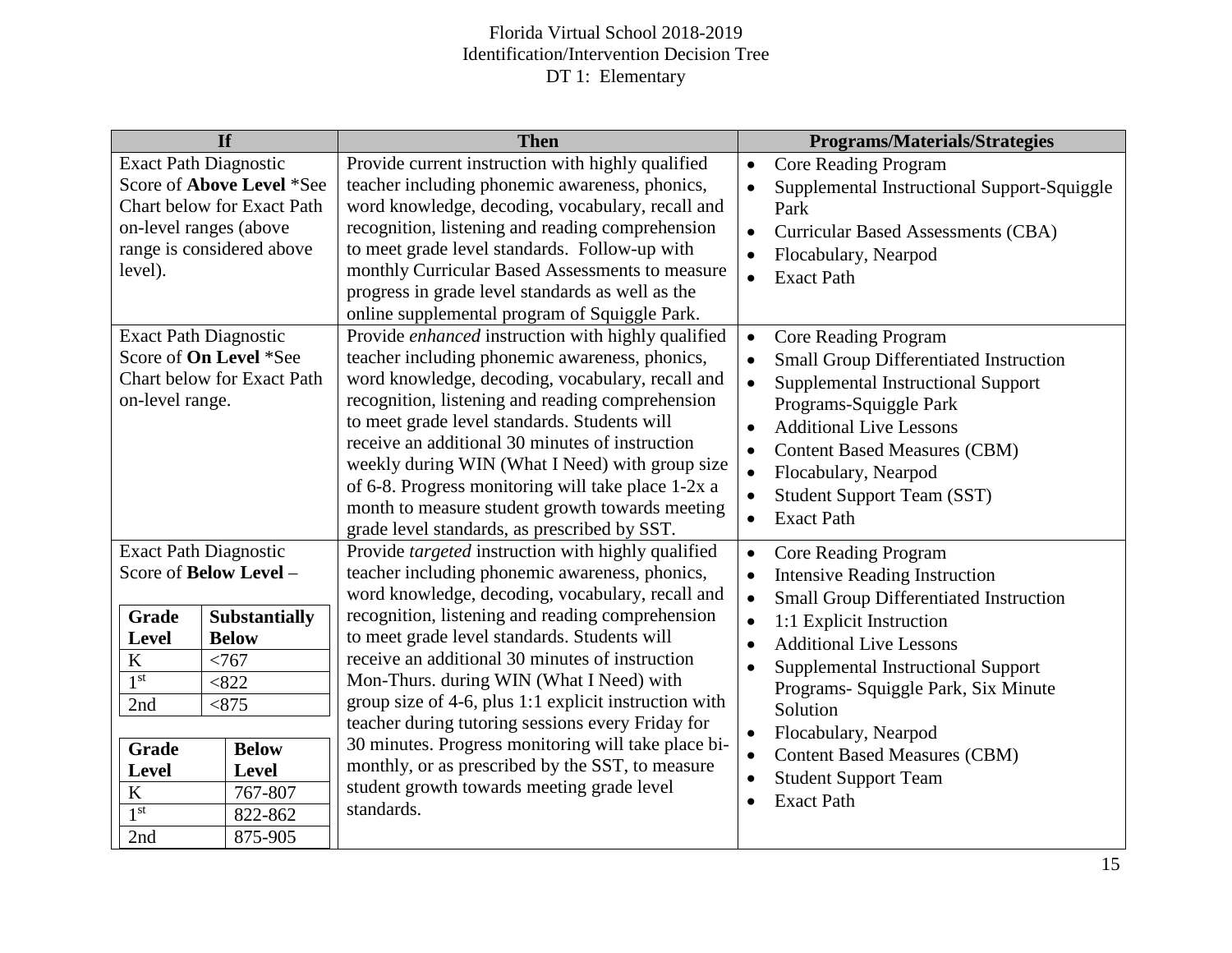| <b>Then</b><br>Provide enriched levels of instruction that provide<br>in-depth analysis of reasoning skills, vocabulary,<br>and reading comprehension. Follow-up with<br>monthly Curricular Based Assessments to measure<br>progress in enhanced level of instruction as well as                                                                                                                                                                                                                                                                                          | <b>Programs/Materials/Strategies</b><br>Core Reading Model<br>$\bullet$<br><b>Curricular Based Assessments (CBA)</b><br>$\bullet$<br>Flocabulary, Nearpod<br>$\bullet$<br><b>Small Group Enhanced Reading Instruction</b>                                                                      |
|---------------------------------------------------------------------------------------------------------------------------------------------------------------------------------------------------------------------------------------------------------------------------------------------------------------------------------------------------------------------------------------------------------------------------------------------------------------------------------------------------------------------------------------------------------------------------|------------------------------------------------------------------------------------------------------------------------------------------------------------------------------------------------------------------------------------------------------------------------------------------------|
|                                                                                                                                                                                                                                                                                                                                                                                                                                                                                                                                                                           |                                                                                                                                                                                                                                                                                                |
| diagnostics.                                                                                                                                                                                                                                                                                                                                                                                                                                                                                                                                                              | I-Ready<br>$\bullet$                                                                                                                                                                                                                                                                           |
|                                                                                                                                                                                                                                                                                                                                                                                                                                                                                                                                                                           |                                                                                                                                                                                                                                                                                                |
| Provide <i>current</i> levels of instruction that follow a<br>developmental reading continuum including<br>instruction high-level reasoning skills, vocabulary,<br>and reading comprehension required to meet grade<br>level standards. Follow-up with monthly<br><b>Curricular Based Assessments to measure progress</b><br>in grade level standards as well as touchpoint<br>benchmark assessments and i-Ready diagnostics.<br>Students will receive an additional 30 minutes of<br>instruction daily (Mon.-Thurs.) during WIN (What<br>I Need) with group size of 6-8. | <b>Core Reading Model</b><br>$\bullet$<br><b>Additional Live Lessons</b><br>$\bullet$<br><b>Curricular Based Assessments (CBA)</b><br>$\bullet$<br>Supplemental Instructional Support<br>Programs-i-Ready<br>Flocabulary, Nearpod<br>$\bullet$                                                 |
| developmental reading continuum including<br>instruction high-level reasoning skills, vocabulary,<br>and reading comprehension required to meet grade<br>level standards. Progress monitoring will take<br>place bi-monthly, or as prescribed by the SST, to<br>measure student growth towards meeting grade<br>level standards with touchpoint benchmark                                                                                                                                                                                                                 | Core Reading Program<br>$\bullet$<br><b>Small Group Differentiated Instruction</b><br>$\bullet$<br>1:1 Explicit Instruction<br>$\bullet$<br><b>Additional Live Lessons</b><br>Supplemental Instructional Support<br>Programs-i-Ready, Six Minute Solution<br>Flocabulary, Nearpod<br>$\bullet$ |
|                                                                                                                                                                                                                                                                                                                                                                                                                                                                                                                                                                           | touchpoint benchmark assessments and i-Ready<br>Provide targeted levels of instruction that follow a<br>assessments and i-Ready diagnostics. Students will                                                                                                                                     |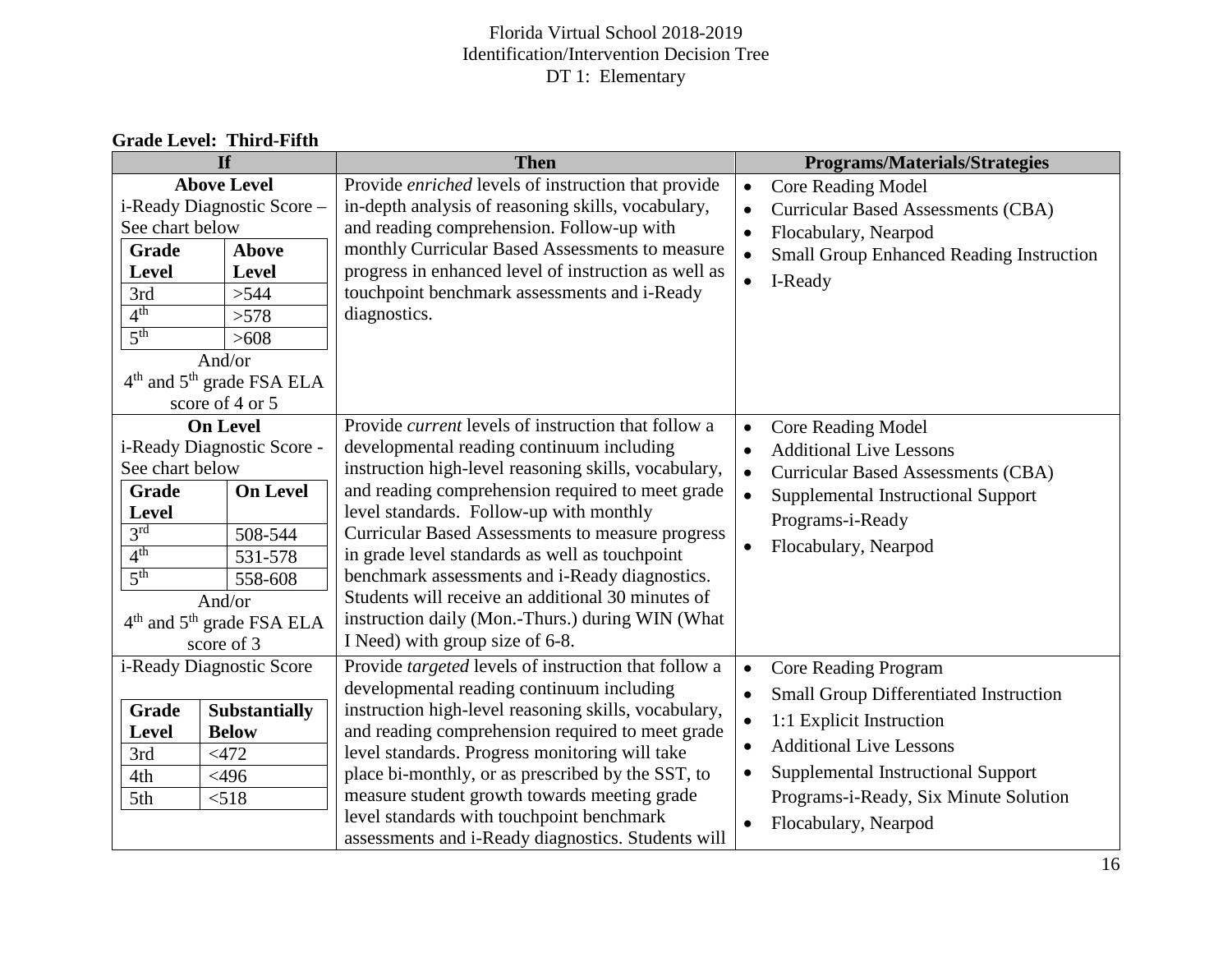| Grade                          | <b>Below</b> | receive an additional 30 minutes of instruction       | <b>Content Based Measures (CBM)</b><br>$\bullet$ |
|--------------------------------|--------------|-------------------------------------------------------|--------------------------------------------------|
| <b>Level</b>                   | <b>Level</b> | daily (Mon. $-$ Thurs.) during WIN (What I Need)      | <b>Student Support Team</b><br>$\bullet$         |
| 3rd                            | 472-507      | with group size of 4-6, plus 1:1 explicit instruction |                                                  |
| 4th                            | 496-530      | with teacher during tutoring sessions every Friday    |                                                  |
| 5th                            | 518-557      | for 30 minutes.                                       |                                                  |
|                                | And/ $Or$    |                                                       |                                                  |
| <b>Substantially Below -</b>   |              |                                                       |                                                  |
| FSA Level $1 -$ Grades 3,4,    |              |                                                       |                                                  |
|                                |              |                                                       |                                                  |
| <b>Below Level – FSA Level</b> |              |                                                       |                                                  |
| $2 -$ Grades 4, 5              |              |                                                       |                                                  |

#### **Exact Path On-Grade Level Chart**

| <b>Grade Level</b> | $Below - 25th$ | $On - 25 - 75$ | <b>Above</b> |
|--------------------|----------------|----------------|--------------|
|                    | percentile     | percentiles    |              |
|                    | 767            | 767-878        | >878         |
| 1 st               | $322$          | 822-936        | >936         |
| 2nd                | < 875          | 875-989        | >989         |

# **i-Ready On-Grade Level Chart**

|                     | 1 <sup>st</sup> Quarter | 514-544 |
|---------------------|-------------------------|---------|
| <b>Third Grade</b>  | 2 <sup>nd</sup> Quarter | N/A     |
|                     | 3rd Quarter             | 545-560 |
|                     | 4 <sup>th</sup> Quarter |         |
|                     | 1 <sup>st</sup> Quarter | 557-578 |
| <b>Fourth Grade</b> | 2 <sup>nd</sup> Quarter | N/A     |
|                     | 3rd Quarter             | 579-602 |
|                     | 4 <sup>th</sup> Quarter |         |
|                     | 1 <sup>st</sup> Quarter | 581-608 |
| <b>Fifth Grade</b>  | 2 <sup>nd</sup> Quarter | N/A     |
|                     | 3rd Quarter             | 609-629 |
|                     | 4 <sup>th</sup> Quarter |         |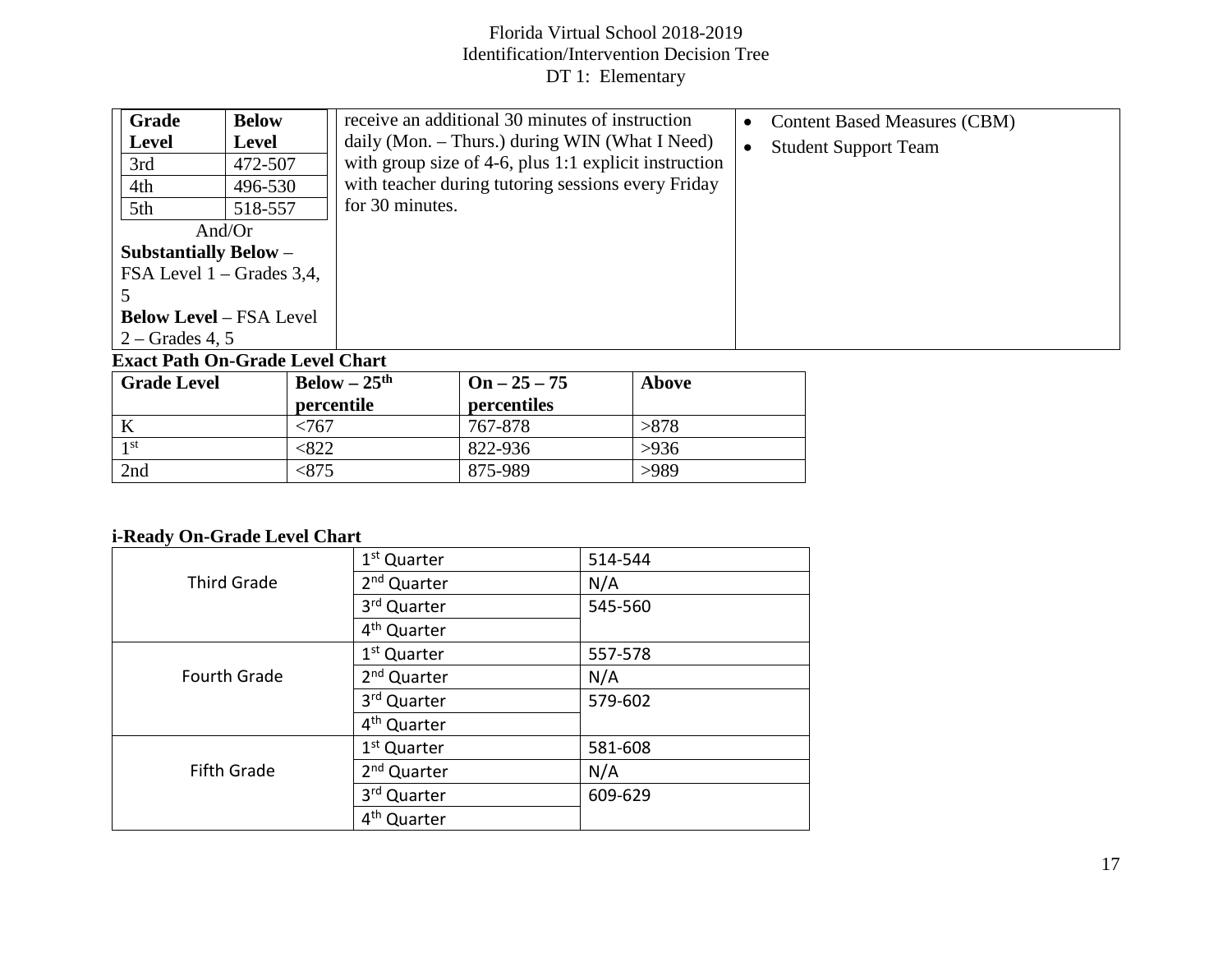| <b>Materials/Activities Chart</b> |                                                                                                                                |                                                                                                                                                                                                                                                                                                                                                                                                                                                                                                                                                                                                                                                                                                      |  |  |
|-----------------------------------|--------------------------------------------------------------------------------------------------------------------------------|------------------------------------------------------------------------------------------------------------------------------------------------------------------------------------------------------------------------------------------------------------------------------------------------------------------------------------------------------------------------------------------------------------------------------------------------------------------------------------------------------------------------------------------------------------------------------------------------------------------------------------------------------------------------------------------------------|--|--|
|                                   |                                                                                                                                | <b>Grades K-5</b>                                                                                                                                                                                                                                                                                                                                                                                                                                                                                                                                                                                                                                                                                    |  |  |
| <b>Phonological Awareness</b>     | <b>Programs/Materials</b><br>Squiggle Park<br><b>Exact Path</b><br>iReady<br>Live Lessons<br>Core Curriculum<br><b>NearPod</b> | <b>Activities</b><br>Using the listed programs, the school Student Success Team will<br>$\bullet$<br>prescribe a specific instructional plan for each student to address the<br>specific student needs. Some examples include:<br><b>Additional Live Lessons</b><br>$\circ$<br>Small group interventions<br>$\circ$<br><b>FCRR Reading Activities</b><br>$\circ$<br><b>CPALMS</b> Reading Activities<br>O<br><b>Brain Based Strategies</b><br>O<br><b>Literacy Across Content Areas</b><br>$\circ$<br>Multisensory Interventions<br>$\circ$<br>Moveable tiles/objects<br>٠<br>Tracing<br>п<br>Videos<br>Music<br>Student recording capability<br>Games<br>$\blacksquare$                             |  |  |
| Phonics                           | Squiggle Park<br><b>Exact Path</b><br>iReady<br>Live Lessons<br>Core Curriculum<br><b>NearPod</b>                              | Using the listed programs, the school Student Success Team will<br>$\bullet$<br>prescribe a specific instructional plan for each student to address the<br>specific student needs. Some examples include:<br><b>Additional Live Lessons</b><br>$\circ$<br>Small group interventions<br>$\circ$<br><b>FCRR Reading Activities</b><br>O<br><b>CPALMS</b> Reading Activities<br>$\circ$<br><b>Brain Based Strategies</b><br>$\circ$<br><b>Literacy Across Content Areas</b><br>$\circ$<br>Multisensory Interventions<br>$\circ$<br>Moveable tiles/objects<br>Tracing<br>Videos<br>Music<br>$\blacksquare$<br><b>Student Recording Capability</b><br>Games<br>Hand gestures<br>Decodable books<br>Labels |  |  |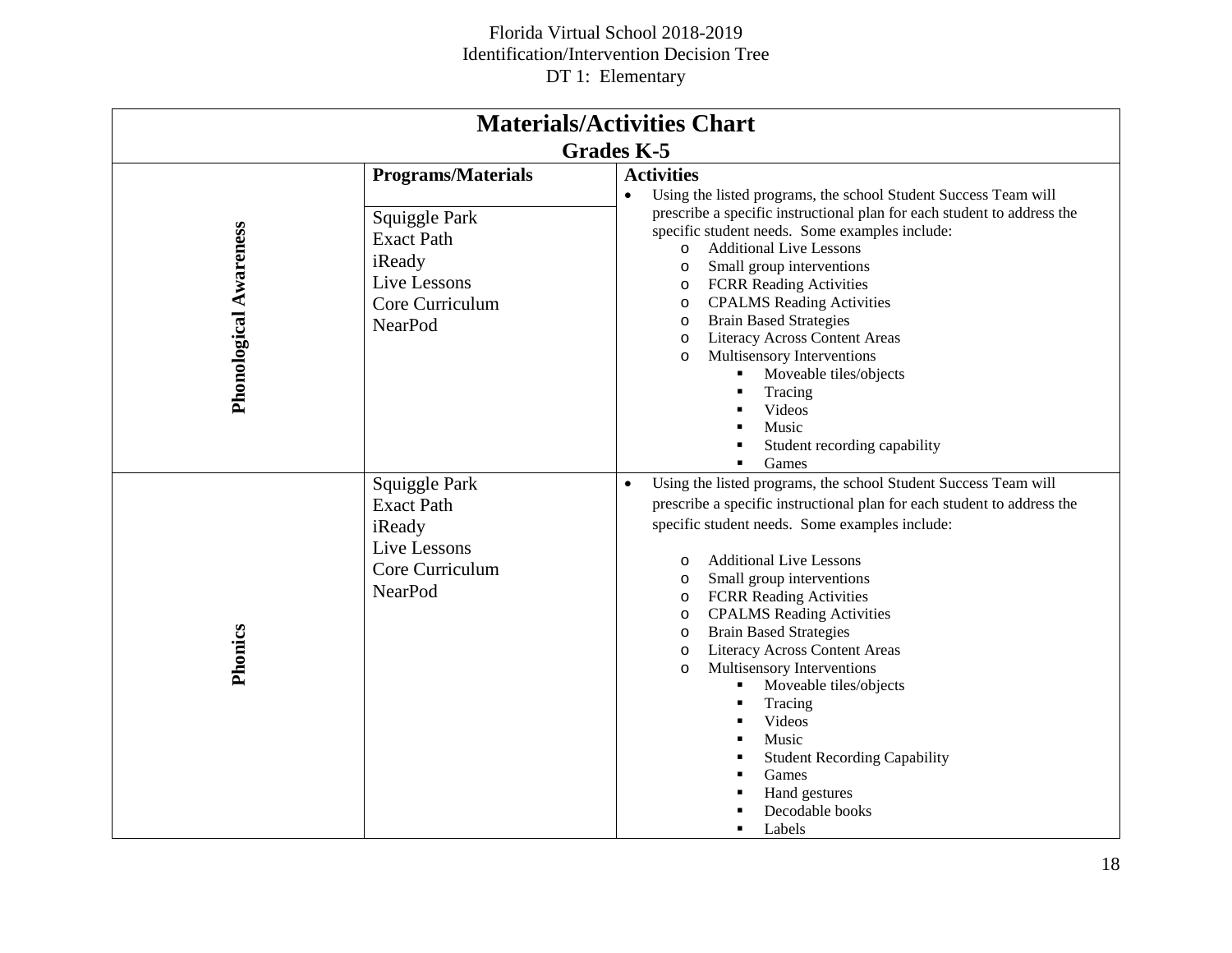| <b>Exact Path</b><br>iReady<br>Live Lessons<br>Core Curriculum<br><b>NearPod</b><br>6 Minute Solutions<br>Fluency | Using the listed programs, the school Student Success Team will<br>prescribe a specific instructional plan for each student to address the<br>specific student needs. Some examples include:<br><b>Additional Live Lessons</b><br>$\circ$<br>Small group interventions<br>O<br><b>FCRR</b> Reading Activities<br>$\circ$<br><b>CPALMS</b> Reading Activities<br>O<br><b>Text Talk</b><br>O<br><b>Brain Based Strategies</b><br>O<br><b>Literacy Across Content Areas</b><br>$\circ$<br>Multisensory Interventions<br>O<br>Reader's Theater<br>٠<br>Student recording capability<br>٠<br>Audio books<br>Choral reading |
|-------------------------------------------------------------------------------------------------------------------|-----------------------------------------------------------------------------------------------------------------------------------------------------------------------------------------------------------------------------------------------------------------------------------------------------------------------------------------------------------------------------------------------------------------------------------------------------------------------------------------------------------------------------------------------------------------------------------------------------------------------|
|-------------------------------------------------------------------------------------------------------------------|-----------------------------------------------------------------------------------------------------------------------------------------------------------------------------------------------------------------------------------------------------------------------------------------------------------------------------------------------------------------------------------------------------------------------------------------------------------------------------------------------------------------------------------------------------------------------------------------------------------------------|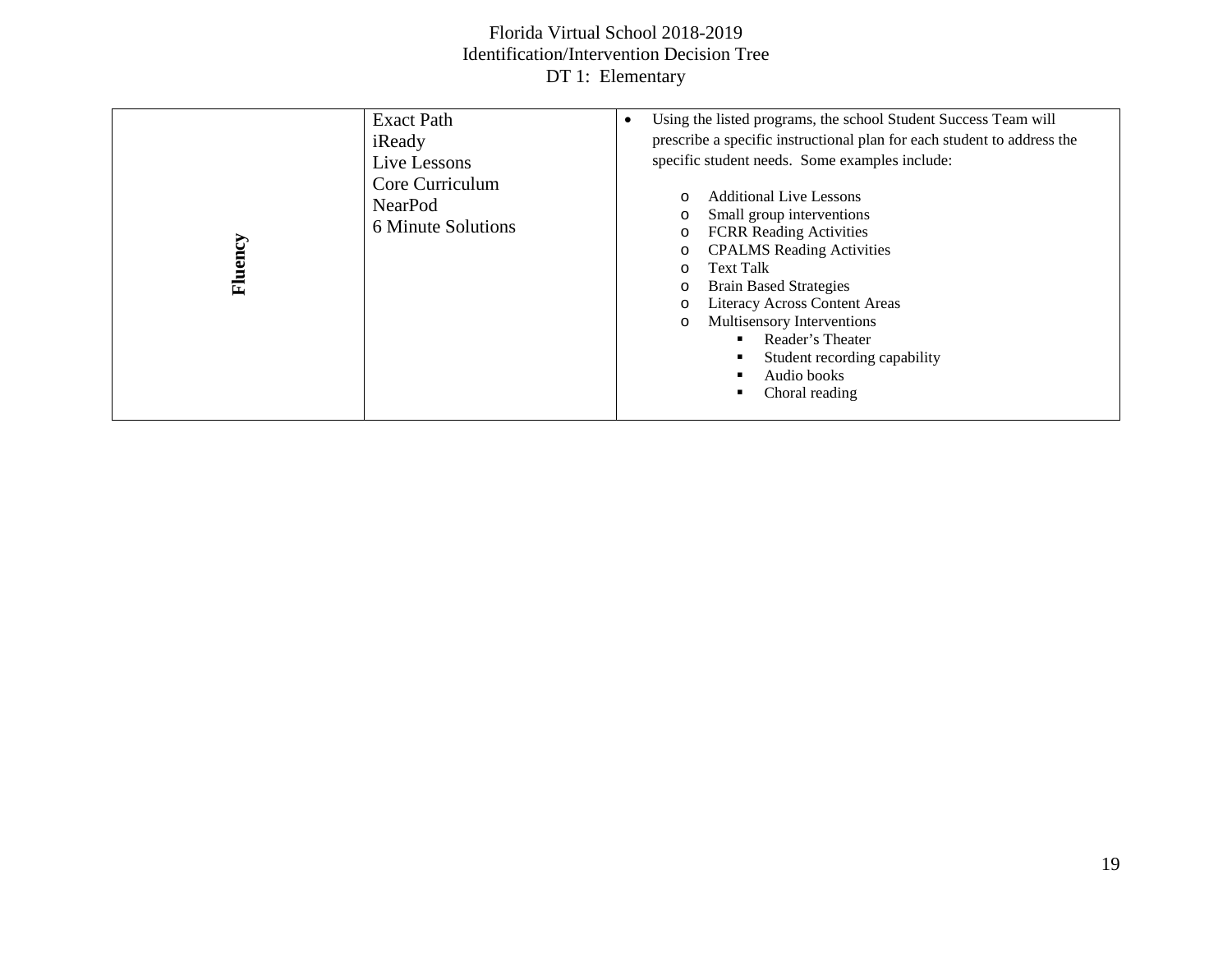| Squiggle Park     | Using the listed programs, the school Student Success Team will<br>$\bullet$ |
|-------------------|------------------------------------------------------------------------------|
| <b>Exact Path</b> | prescribe a specific instructional plan for each student to address the      |
| iReady            | specific student needs. Some examples include:                               |
| Live Lessons      | Additional Live Lessons<br>$\circ$                                           |
| Core Curriculum   | Small group interventions<br>O                                               |
| Flocabulary       | <b>FCRR</b> Reading Activities<br>O                                          |
| <b>NearPod</b>    | <b>CPALMS</b> Reading Activities<br>$\circ$                                  |
|                   | <b>Question-Answer Relationship</b><br>O                                     |
|                   | Text Dependent Questioning, Probing, & Examination (Close<br>$\circ$         |
| Vocabulary        | Reading)                                                                     |
|                   | <b>Text Talk</b><br>$\circ$                                                  |
|                   | <b>Brain Based Strategies</b><br>$\circ$                                     |
|                   | <b>Literacy Across Content Areas</b><br>$\circ$                              |
|                   | Multisensory Interventions<br>$\circ$                                        |
|                   | <b>Word Sorts</b><br>٠<br>٠                                                  |
|                   | Graphic organizers (ie. Semantic Mapping)                                    |
|                   | Touchscreen capabilities – text highlighters, drawing<br>tools               |
|                   | Moveable objects (ie. Word building)<br>п                                    |
|                   | Videos                                                                       |
|                   | Music                                                                        |
|                   | Shared reading                                                               |
|                   | Games                                                                        |
|                   | Word Walls/Labels                                                            |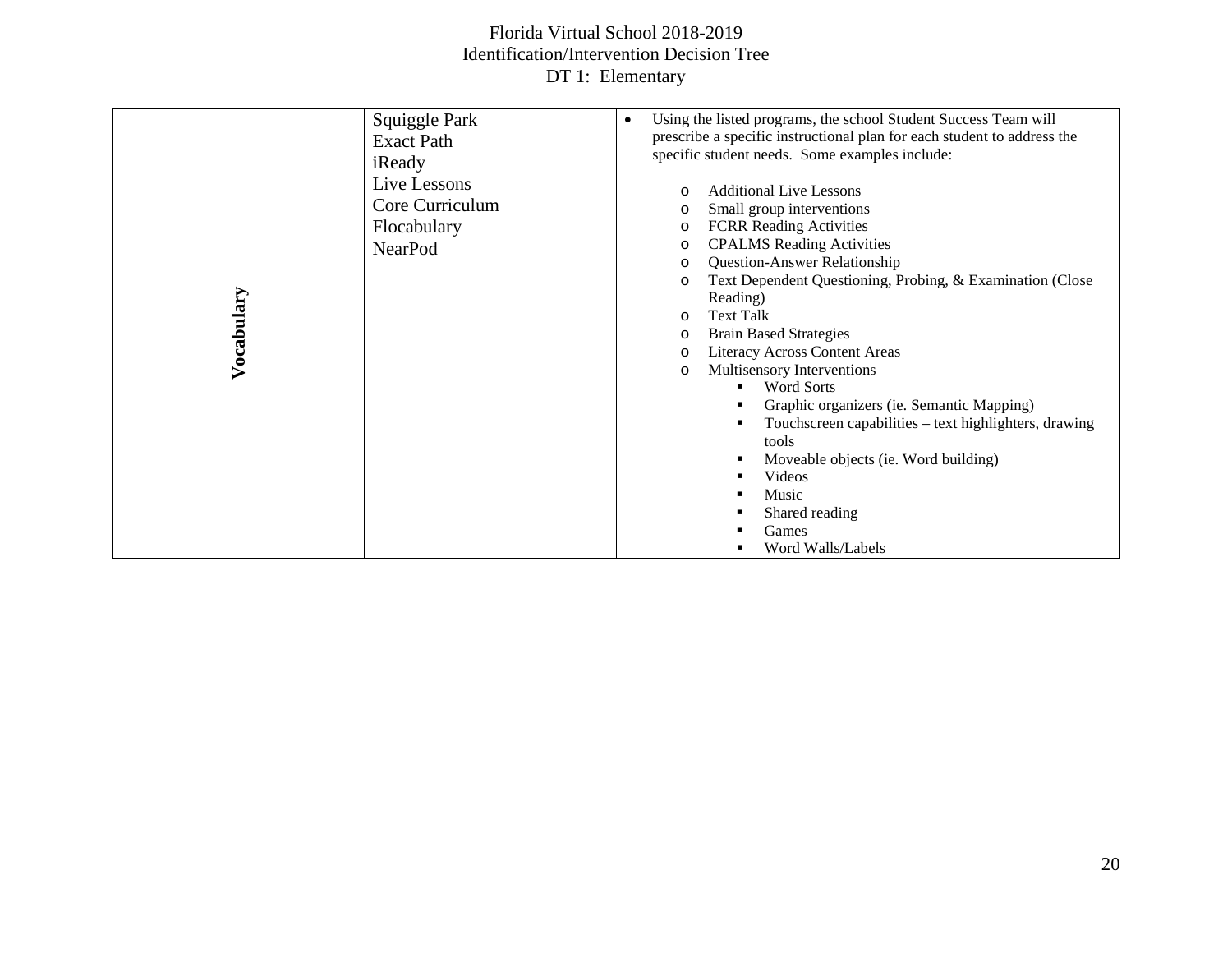| Comprehension | <b>Exact Path</b><br>iReady<br>Live Lessons<br>Core Curriculum<br>NearPod | Using the listed programs, school response to intervention team will<br>$\bullet$<br>prescribe a specific instructional plan for each student to address the<br>specific needs. Some examples include:<br><b>Additional Live Lessons</b><br>$\Omega$<br>Small group interventions<br>$\circ$<br><b>FCRR Reading Activities</b><br>$\circ$<br><b>CPALMS</b> Reading Activities<br>$\circ$<br><b>Question-Answer Relationship</b><br>$\circ$<br>Text Dependent Questioning, Probing, & Examination (Close<br>$\circ$<br>Reading)<br><b>Text Talk</b><br>$\circ$<br><b>Brain Based Strategies</b><br>$\circ$<br>Marzano High Yield Strategies<br>$\circ$<br><b>Literacy Across Content Areas</b><br>$\circ$<br>Multisensory Interventions<br>$\circ$<br><b>Word Sorts</b><br>٠.<br>Graphic organizers<br>л<br>Touchscreen capabilities – text highlighters, drawing<br>tools<br>Moveable objects (ie. Sequencing)<br>л<br>Videos<br>п<br>Music<br>Video w/ transcripts<br>Audio books<br>٠<br>Shared reading<br>Games<br>Labels |
|---------------|---------------------------------------------------------------------------|------------------------------------------------------------------------------------------------------------------------------------------------------------------------------------------------------------------------------------------------------------------------------------------------------------------------------------------------------------------------------------------------------------------------------------------------------------------------------------------------------------------------------------------------------------------------------------------------------------------------------------------------------------------------------------------------------------------------------------------------------------------------------------------------------------------------------------------------------------------------------------------------------------------------------------------------------------------------------------------------------------------------------|
|               |                                                                           |                                                                                                                                                                                                                                                                                                                                                                                                                                                                                                                                                                                                                                                                                                                                                                                                                                                                                                                                                                                                                              |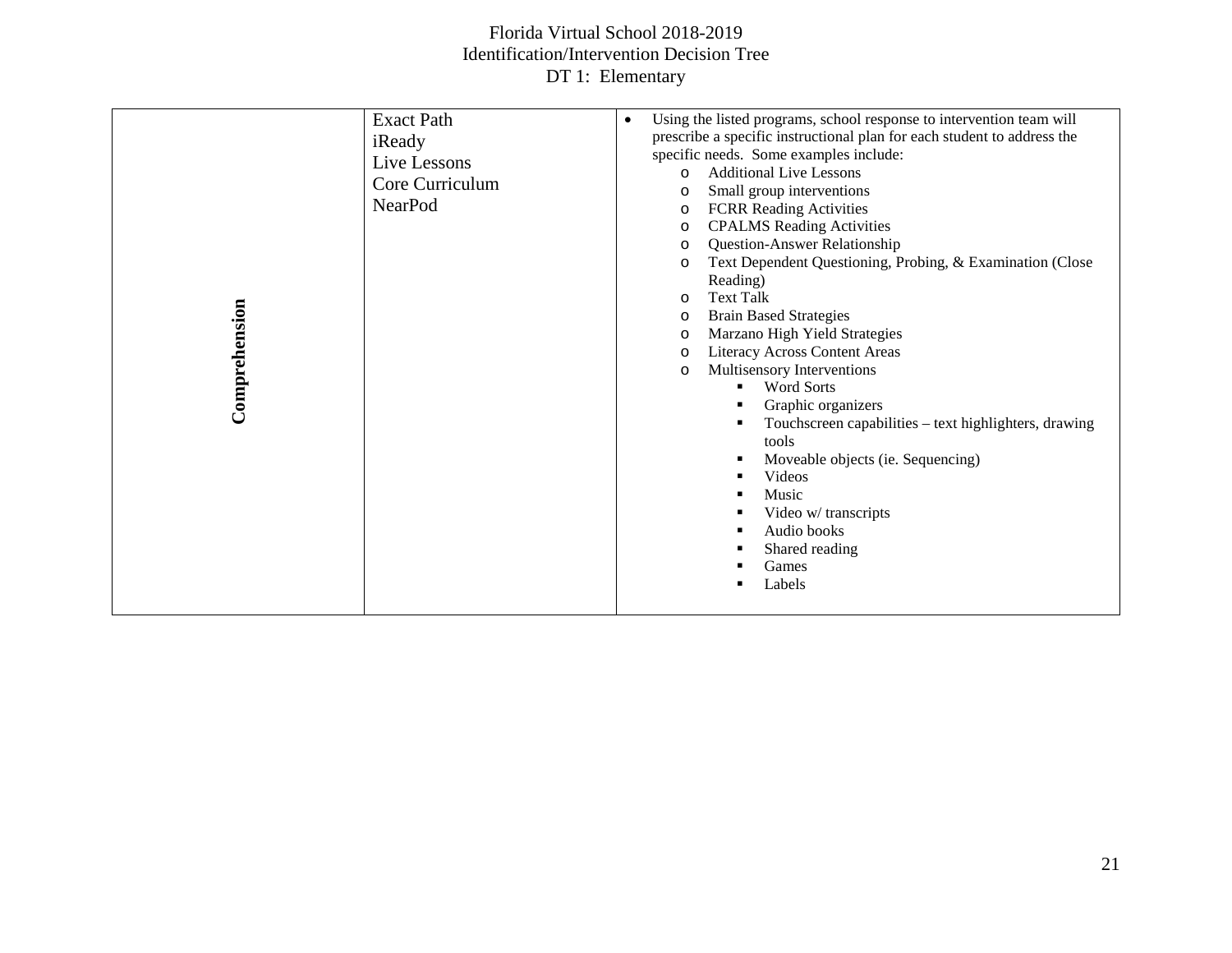| Grade   | Assessment/Course                                                                                                                                                                                              | Performance                                                                                                                                                                                                                                                                                                                                                                                                                                                                                                                                                                                                                                                                       | <b>Modified Instruction</b>                                                                                                                                                                                                                                                                                                                                                                                                                                                                                                                                                                                                                                                                                                                                                                                                                                                                                                                                                                                                                                                                                                                                                                                                                                                                                                                                            |
|---------|----------------------------------------------------------------------------------------------------------------------------------------------------------------------------------------------------------------|-----------------------------------------------------------------------------------------------------------------------------------------------------------------------------------------------------------------------------------------------------------------------------------------------------------------------------------------------------------------------------------------------------------------------------------------------------------------------------------------------------------------------------------------------------------------------------------------------------------------------------------------------------------------------------------|------------------------------------------------------------------------------------------------------------------------------------------------------------------------------------------------------------------------------------------------------------------------------------------------------------------------------------------------------------------------------------------------------------------------------------------------------------------------------------------------------------------------------------------------------------------------------------------------------------------------------------------------------------------------------------------------------------------------------------------------------------------------------------------------------------------------------------------------------------------------------------------------------------------------------------------------------------------------------------------------------------------------------------------------------------------------------------------------------------------------------------------------------------------------------------------------------------------------------------------------------------------------------------------------------------------------------------------------------------------------|
| Level   |                                                                                                                                                                                                                | <b>Benchmarks</b>                                                                                                                                                                                                                                                                                                                                                                                                                                                                                                                                                                                                                                                                 |                                                                                                                                                                                                                                                                                                                                                                                                                                                                                                                                                                                                                                                                                                                                                                                                                                                                                                                                                                                                                                                                                                                                                                                                                                                                                                                                                                        |
| $6 - 8$ | <b>Initial Placement</b><br>i-Ready Diagnostic<br>Used for students with<br>$\bullet$<br>no test scores to<br>determine course<br>placement<br>Used with students<br>scoring Level 1 or 2 on<br>recent FSA ELA | Green Zone-Score at or<br>above for<br>Grade 6: 598<br>$\bullet$<br>Grade 7: 609<br>Grade 8: 620<br>$\bullet$<br>student is placed into<br>appropriate grade level<br>courses.<br><b>Yellow Zone-Score is at</b><br>or between range of<br>Grade 6: 542-597<br>Grade 7: 566-608<br>Grade 8: 583-619<br>student is placed in an<br><b>Intensive Reading course</b><br>and will be referred to the<br>intervention team to<br>determine appropriate tier<br>2 supports<br><b>Red Zone-Score</b> is at or<br>below<br>Grade 6: 541<br>Grade 7: 565<br>Grade 8: 582<br>student is placed in an<br><b>Intensive Reading course</b><br>and are referred to the<br>intervention team for | A student in the <b>yellow</b> or <b>red</b> zone that is placed into a<br>FLVS Intensive Reading course is progress monitored 3<br>times per year using the i-Ready Diagnostic Test<br>If a student is not responding to the interventions<br>of the Intensive Reading Course differentiated<br>instruction based on the student's skill level/and<br>or profile level will be addressed by a highly-<br>qualified Reading teacher who has been trained<br>in the incorporation of remediation strategies<br>during class time (6-20 students 30-45 minute<br>sessions) or in small group settings (2-5 students,<br>15-45 minute sessions).<br>If a student is not responding to the interventions<br>$\bullet$<br>in the Intensive Reading Course and the<br>strategies provided by highly-qualified Reading<br>teacher, then the student is assigned to a Reading<br>Intervention Teacher who will work one-on-one<br>with the student to focus on the student's specific<br>areas of need (1 student, 15-30 minute sessions).<br>A student who is not responding to the above<br>$\bullet$<br>interventions, the student is referred to our RtI<br>Specialist where further instructional decisions<br>will be made on a case-by-case basis.<br>*See below for additional modifications provided to a<br>student not responding to specific reading interventions |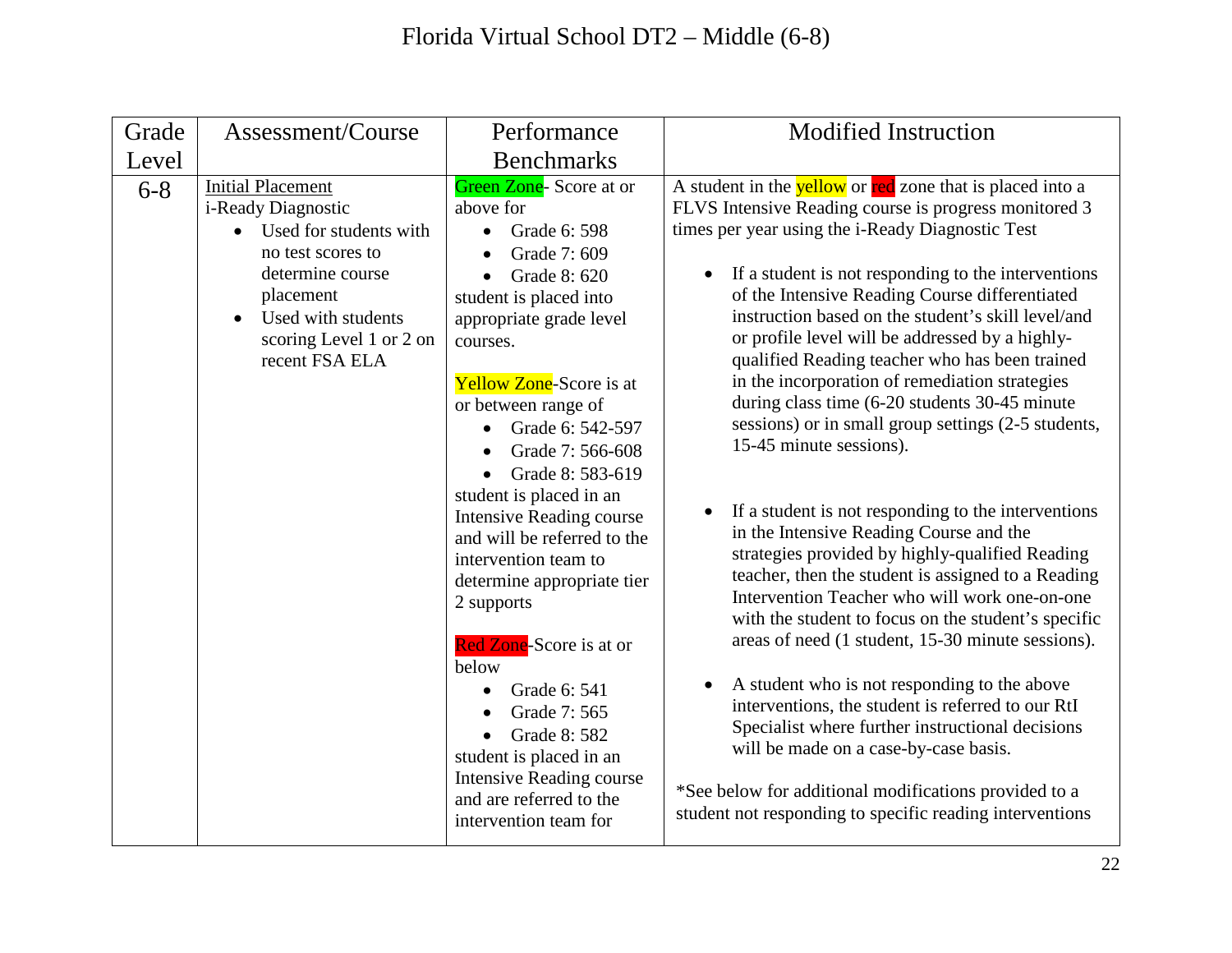|         |                                                                                                                                                                                                                                                                                                                                                                                                       | appropriate tier 2 or tier 3<br>supports                                                                                                                                                                                                  |                                                                                                                                                                                                                                                                                                                                                                                                                                                                                                                                                                                                                                                                                                      |
|---------|-------------------------------------------------------------------------------------------------------------------------------------------------------------------------------------------------------------------------------------------------------------------------------------------------------------------------------------------------------------------------------------------------------|-------------------------------------------------------------------------------------------------------------------------------------------------------------------------------------------------------------------------------------------|------------------------------------------------------------------------------------------------------------------------------------------------------------------------------------------------------------------------------------------------------------------------------------------------------------------------------------------------------------------------------------------------------------------------------------------------------------------------------------------------------------------------------------------------------------------------------------------------------------------------------------------------------------------------------------------------------|
| $6 - 8$ | <b>Progress Monitoring</b><br>i-Ready Diagnostic-students who<br>are enrolled in the fall and placed<br>in an Intensive Reading class are<br>tested Early, Mid and Late parts<br>of the year using iReady's<br>Computer adaptive tests (CATS).<br>If a student is enrolled only for<br>segment two and placed in an<br>Intensive Reading course, they<br>are tested during the Mid and<br>Late tests. | On Level Range:<br>6 <sup>th</sup> grade<br>Early: 598-615<br>Mid: 616-640<br>Late: 641-653<br>$7th$ grade<br>Early: 609-631<br>Mid: 632-653<br>Late: 654-669<br>8 <sup>th</sup> grade<br>Early: 620-641<br>Mid: 642-669<br>Late: 670-684 | On Level Range:<br>Consider individual student strengths and weaknesses in<br>decoding, vocabulary and comprehension for targeting<br>small group<br>Provide current levels of instruction in high-level<br>$\bullet$<br>reasoning skills, vocabulary and reading<br>comprehension strategies required to meet grade<br>level standards during class time (6-20 students,<br>30-45 minutes)                                                                                                                                                                                                                                                                                                          |
|         |                                                                                                                                                                                                                                                                                                                                                                                                       | <b>Below Level Range:</b><br>6 <sup>th</sup> grade:<br>Early: 597 and<br>below<br>Mid: 615 and<br>below<br>Late: 640 and<br>below<br>$7th$ grade:<br>Early: 608 and<br>below<br>Mid:<br>631 and<br>below<br>Late: 653 and<br>below        | <b>Below Level Range:</b><br>Consider individual student strengths and weaknesses in<br>decoding, vocabulary and comprehension for targeting<br>small group<br>Provide enhanced instruction in high-level<br>$\bullet$<br>reasoning skills, vocabulary, and reading<br>comprehension strategies required to meet grade<br>level standards during class time (6-20 students,<br>30-45 minutes) small group (2-5 students, 15-45<br>minutes) or one-on-one (1 student 15-30 minutes)<br>instruction.<br>Additional interventions:<br>Close Analytic Reading of Complex Text<br><b>Comprehension Instructional Sequence</b><br><b>Extensive Text Evident Writing</b><br><b>Content Model Frameworks</b> |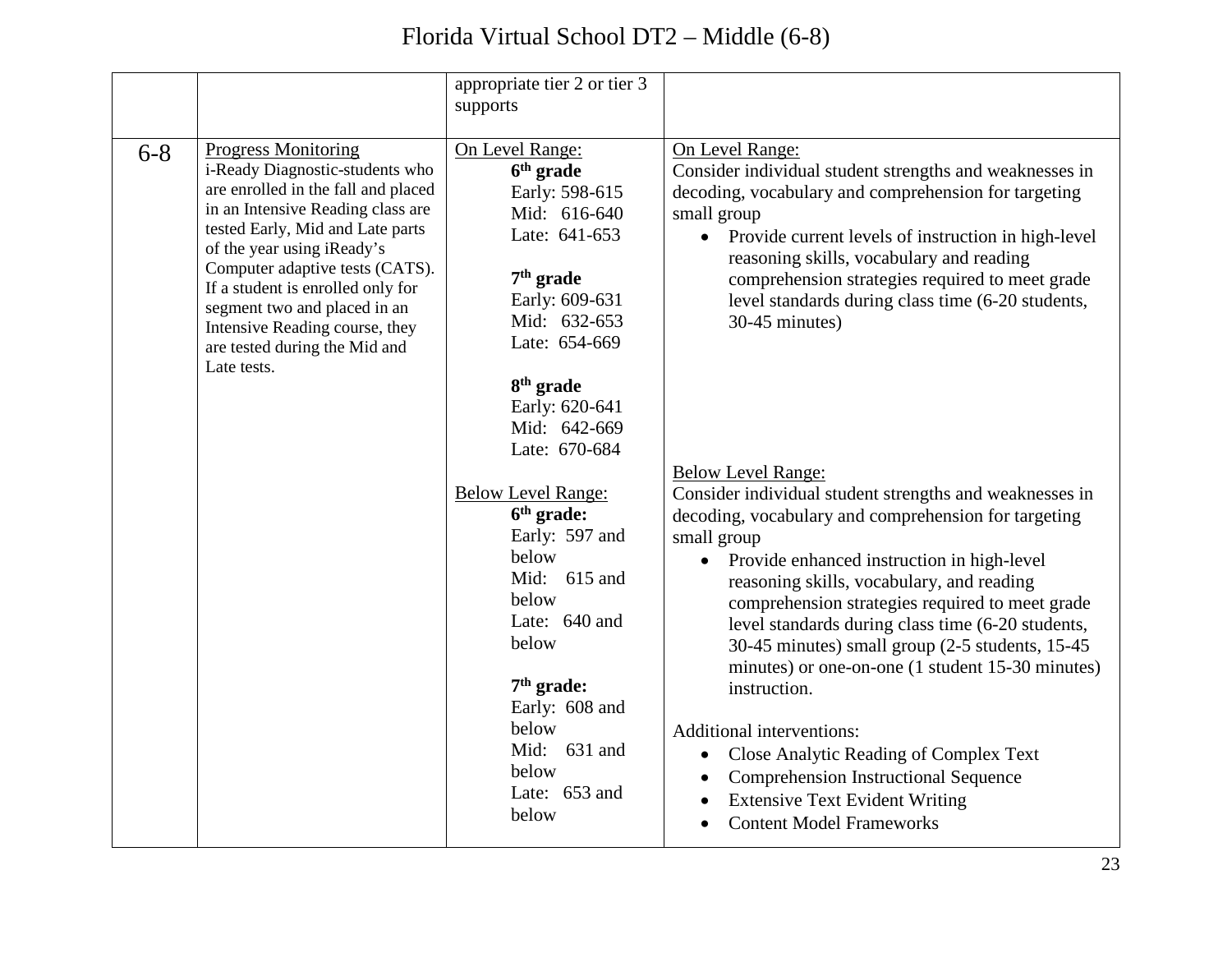|         |                                                                                                                          | 8 <sup>th</sup> grade:<br>Early: 619 and<br>below<br>Mid: 641 and<br>below<br>Late: 669 and<br>below                                                                                                                                                                       | Academic Word Study<br>Self-Selected Reading, literary fiction and<br>nonfiction, culturally relevant literacy<br>Data chats with student and family, led by highly<br>qualified reading instructor to discuss strengths<br>and weaknesses as identified through diagnostic.                                                                                                                                                                                                       |
|---------|--------------------------------------------------------------------------------------------------------------------------|----------------------------------------------------------------------------------------------------------------------------------------------------------------------------------------------------------------------------------------------------------------------------|------------------------------------------------------------------------------------------------------------------------------------------------------------------------------------------------------------------------------------------------------------------------------------------------------------------------------------------------------------------------------------------------------------------------------------------------------------------------------------|
| $6 - 8$ | <b>FLVS</b> Intensive Reading<br>Course-uses<br>i-Ready curriculum that adapts<br>to individual needs of each<br>student | Individual performance<br>benchmarks in the CATs<br>for a student in the areas<br>of Phonological<br>Awareness, High<br>Frequency Words,<br>Comprehension<br>(Informational and<br>Literature) and<br>Vocabulary are considered<br>when making instructional<br>decisions. | Consider individual student strengths and weaknesses in<br>decoding, vocabulary and comprehension for targeting<br>small group<br>Provide current levels of instruction in high-level<br>reasoning skills, vocabulary and reading<br>comprehension strategies required to meet grade<br>level standards during class time (6-20 students,<br>30-45 minutes) small group (2-5 students, 15-45<br>minutes) or one-on-one (1 student 15-30 minutes)<br>instruction.                   |
|         |                                                                                                                          |                                                                                                                                                                                                                                                                            | Provide enhanced instruction in high-level reasoning<br>skills, vocabulary, and reading comprehension strategies<br>required to meet grade level standards during class time<br>(6-20 students, 30-45 minutes) small group (2-5 students,<br>15-45 minutes) or one-on-one (1 student 15-30 minutes)<br>instruction.<br>Additional interventions:<br>Close Analytic Reading of Complex Text<br><b>Comprehension Instructional Sequence</b><br><b>Extensive Text Evident Writing</b> |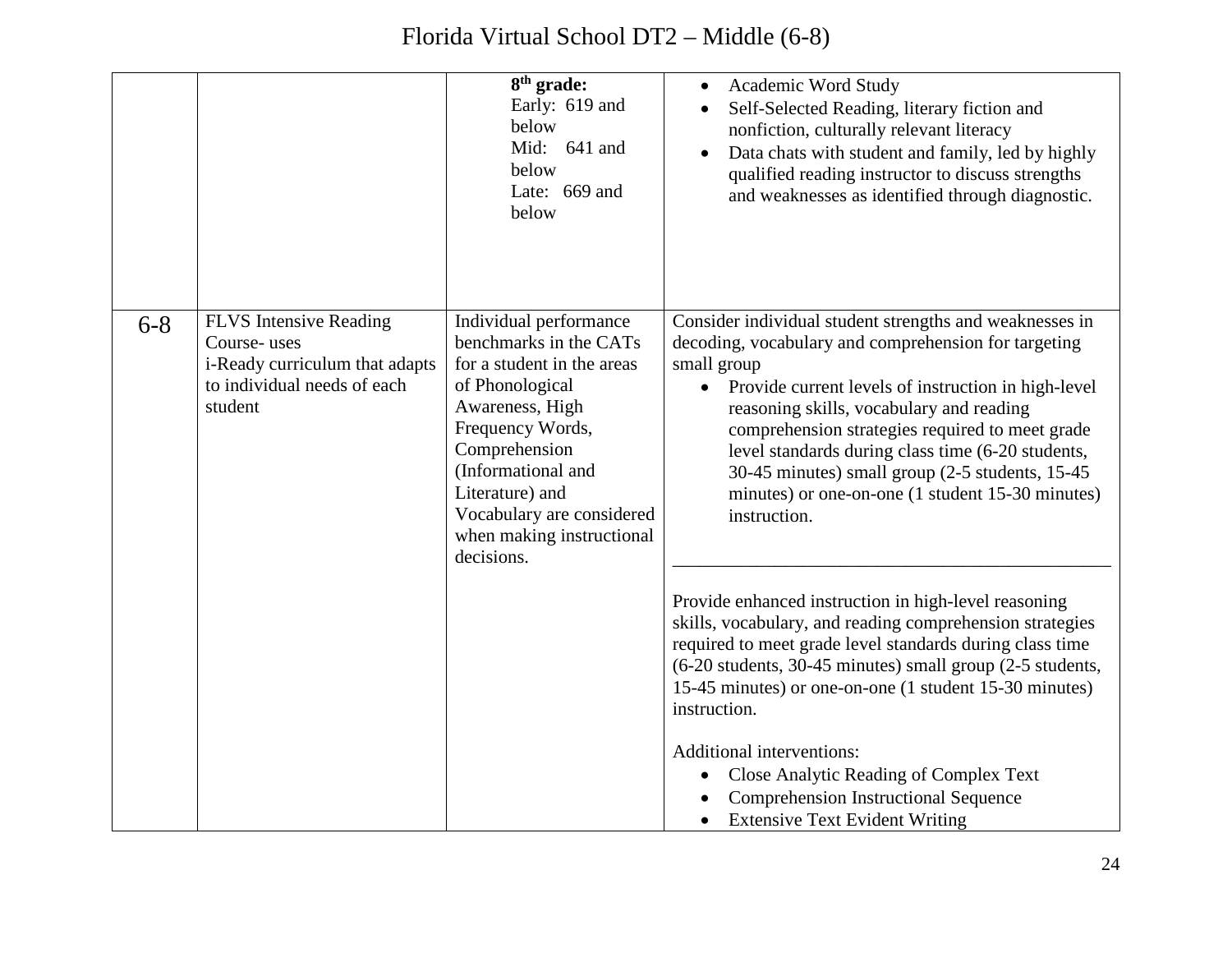|  | <b>Content Model Frameworks</b><br><b>Academic Word Study</b><br>• Self-Selected Reading, literary fiction and<br>nonfiction, culturally relevant literacy<br>• Data chats with student and family, led by highly<br>qualified reading instructor to discuss strengths<br>and weaknesses as identified through diagnostic. |
|--|----------------------------------------------------------------------------------------------------------------------------------------------------------------------------------------------------------------------------------------------------------------------------------------------------------------------------|
|--|----------------------------------------------------------------------------------------------------------------------------------------------------------------------------------------------------------------------------------------------------------------------------------------------------------------------------|

**\*Students who do not respond to the specific reading interventions will be provided with** (1) extended time for access to online content and intervention computer assisted programs, (2) Florida Higher Standards student performance tasks created by the Reading and Language Arts teams in collaboration with the literacy coach, (3) student performance tasks linked to the Florida Standards, (4) attendance monitored small group and/or one-on-one intensive intervention tutoring, (5) additional assigned skill based interventions designed to address individual skill deficiencies, (6) teacher monitored and adjusted interventions based on progress monitoring tools and CBM's, (7) additional administrator monitoring and review of fidelity of literacy based live lessons, (8) additional support from administrative team, literacy coach, model and/or lead teacher(s), and the district literacy team, (9) offerings of targeted literacy based professional development and instructional trainings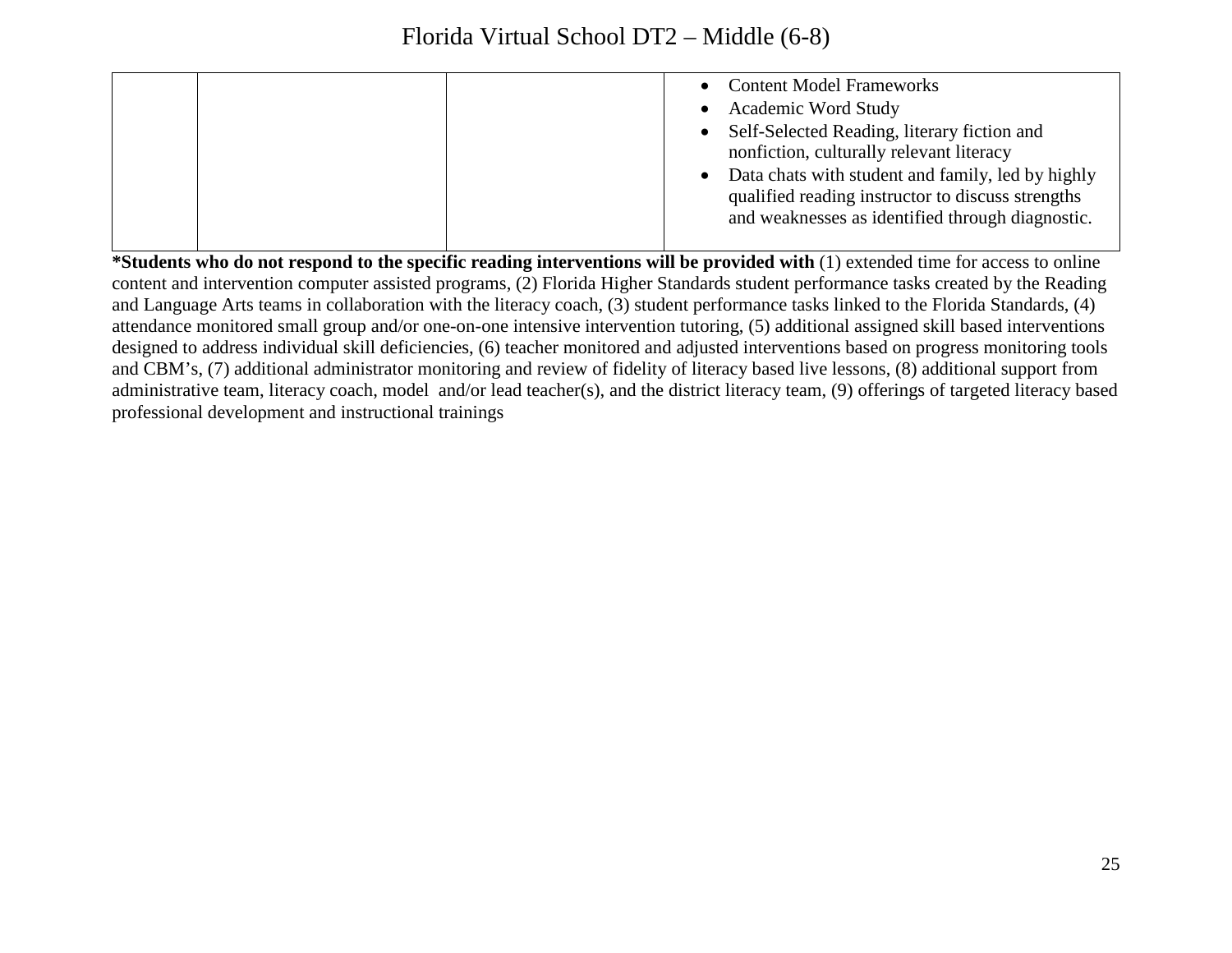| <b>Grade Level: Ninth – Twelfth</b> |  |  |
|-------------------------------------|--|--|
|-------------------------------------|--|--|

| <b>If</b>                                                                                                                                                        | <b>Then</b>                                                                                                                                                                                                                                                                                                                                                                                                      | <b>Programs/Materials/Strategies</b>                                                                                                                                                                    |
|------------------------------------------------------------------------------------------------------------------------------------------------------------------|------------------------------------------------------------------------------------------------------------------------------------------------------------------------------------------------------------------------------------------------------------------------------------------------------------------------------------------------------------------------------------------------------------------|---------------------------------------------------------------------------------------------------------------------------------------------------------------------------------------------------------|
| Student has no assessment                                                                                                                                        | The Scantron Diagnostic assessment is given to                                                                                                                                                                                                                                                                                                                                                                   | <b>Scantron Diagnostic Assessment</b><br>$\bullet$                                                                                                                                                      |
| scores when enrolled into                                                                                                                                        | determine appropriate placement.                                                                                                                                                                                                                                                                                                                                                                                 |                                                                                                                                                                                                         |
| FLVS FT.                                                                                                                                                         |                                                                                                                                                                                                                                                                                                                                                                                                                  |                                                                                                                                                                                                         |
| 9-10 <sup>th</sup> grade FSA ELA<br>score of 4 or 5                                                                                                              | Students are placed into a grade level English<br>Language Arts class with enriched levels of                                                                                                                                                                                                                                                                                                                    | Core Curriculum<br>Enriched/stretch text selections                                                                                                                                                     |
| <b>OR</b><br>A score over grade level on<br>the Scantron Diagnostic<br>Assessment                                                                                | instruction that provide in-depth analysis of<br>reasoning skills, vocabulary, and reading<br>comprehension. Follow-up with monthly course<br>assessments to measure progress in enhanced level<br>of instruction.                                                                                                                                                                                               | Flocabulary<br>$\bullet$<br>Content area literacy strategies                                                                                                                                            |
| $9th - 10th$ grade FSA ELA<br>score of 3<br><b>OR</b><br>A score on or one grade<br>level below on the Scantron<br>Diagnostic Assessment                         | Students are placed into a grade level English<br>Language Arts with <i>current</i> levels of instruction<br>that follow a developmental reading continuum<br>including instruction high-level reasoning skills,<br>vocabulary, and reading comprehension required<br>to meet grade level standards. Follow-up with<br>monthly course assessments to measure progress<br>in grade level standards.               | Core Curriculum<br>$\bullet$<br>Wide reading text selections<br>Flocabulary<br>Content area literacy strategies                                                                                         |
| $9th - 10th$ grade FSA ELA<br>score of level 1 or 2<br><b>OR</b><br>A score two or more grade<br>levels below on the<br><b>Scantron Diagnostic</b><br>Assessment | Students are placed into a Tier 2 English Language<br>Arts class with <i>targeted</i> levels of instruction that<br>follow a developmental reading continuum<br>including instruction high-level reasoning skills,<br>vocabulary, and reading comprehension required<br>to meet grade level standards. Students are<br>administered the ORF assessment to determine<br>decoding support needs. *See levels below | Core Curriculum<br>$\bullet$<br>Wide reading text selections<br>$\bullet$<br>Flocabulary<br>$\bullet$<br><b>Scantron Performance Series</b><br>Intervention support teachers<br><b>ORF</b><br>$\bullet$ |
|                                                                                                                                                                  | Students who are more than 2 grade levels below<br>are given intervention services with the reading<br>intervention teacher. The intervention teachers use<br>the Student Profile and Learning Objectives sheet                                                                                                                                                                                                  |                                                                                                                                                                                                         |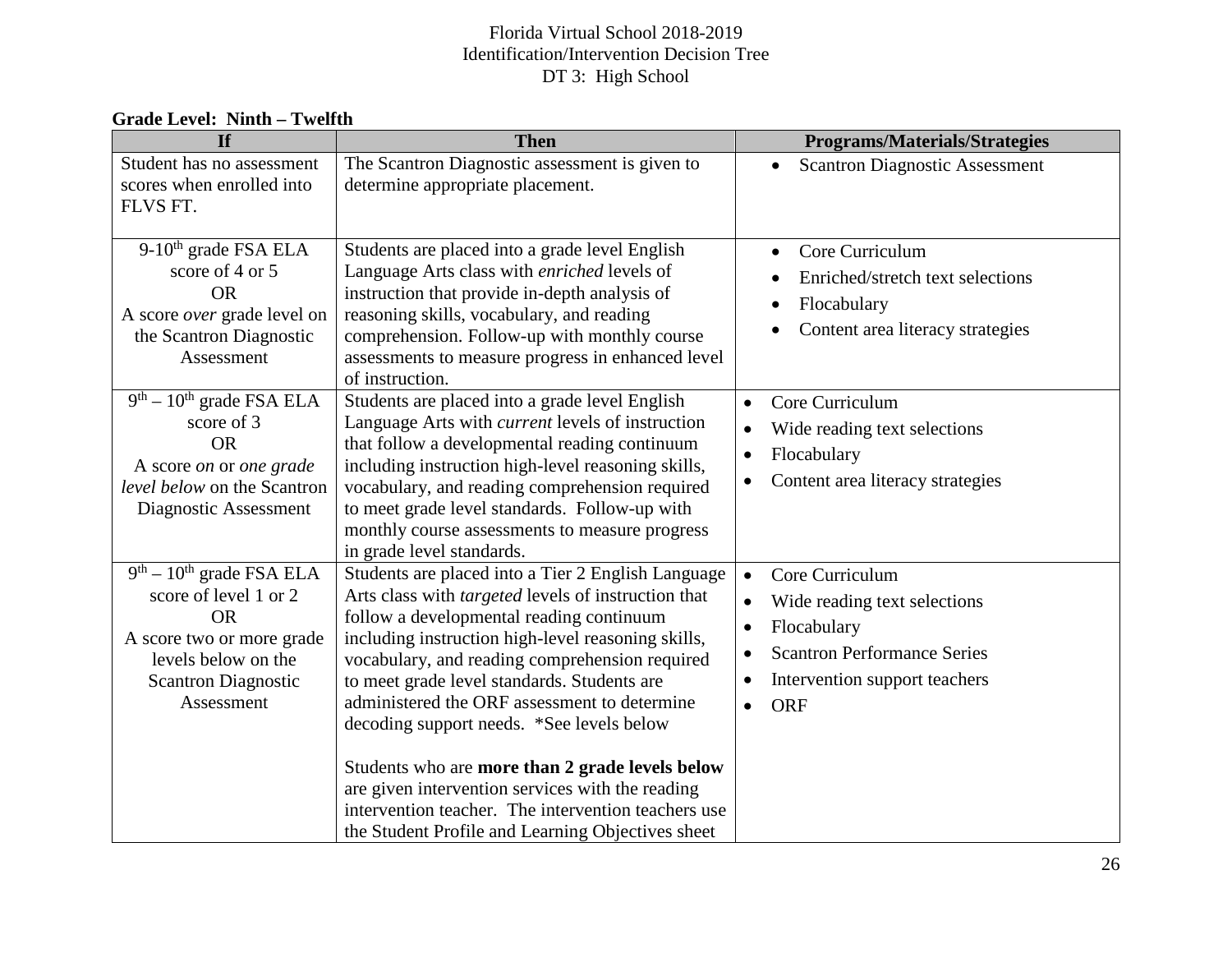| determine what standards the students need to be<br>taught to remediate skill gap areas.                                                                                                                                                                   |  |
|------------------------------------------------------------------------------------------------------------------------------------------------------------------------------------------------------------------------------------------------------------|--|
| The Tier 2 teachers use the Scantron data to drive<br>their instruction with the following guidelines:<br>class time (6-20 students, 30-45 minutes) small<br>group $(2-5$ students, 15-45 minutes) or one-on-one<br>(1 student 15-30 minutes) instruction. |  |

# **Fluency Scores for Decoding Intervention**

Green Zone- Fluency score at or above 127 WRPM, student does not receive decoding intervention support. Yellow Zone-Fluency score is at or between range of 104-126 WRPM, student is placed in an English Language Arts with Reading Emphasis course and receives support through the curriculum and class time activities. Red Zone-Fluency score is at or below 103 WRPM, student is place in an English Language Arts with Reading Emphasis course and

receives targeted decoding support during intervention sessions.

| <b>Materials/Activities Chart</b><br>Grades 9-12 |                                                              |                                                                                                                                                                                                                                                                                                                                                                    |
|--------------------------------------------------|--------------------------------------------------------------|--------------------------------------------------------------------------------------------------------------------------------------------------------------------------------------------------------------------------------------------------------------------------------------------------------------------------------------------------------------------|
|                                                  | <b>Programs/Materials</b>                                    | <b>Activities</b><br>Using the listed programs, the school Student Success Team will                                                                                                                                                                                                                                                                               |
| Phonological<br>ess<br>▭<br>TB.                  | Live Lessons<br>Core Curriculum<br>Small group interventions | prescribe a specific instructional plan for each student to address the<br>specific student needs. Some examples include:<br><b>Additional Live Lessons</b><br>$\Omega$<br><b>FCRR</b> Reading Activities<br>$\circ$<br><b>CPALMS</b> Reading Activities<br>$\circ$<br><b>Brain Based Strategies</b><br>$\circ$<br><b>Literacy Across Content Areas</b><br>$\circ$ |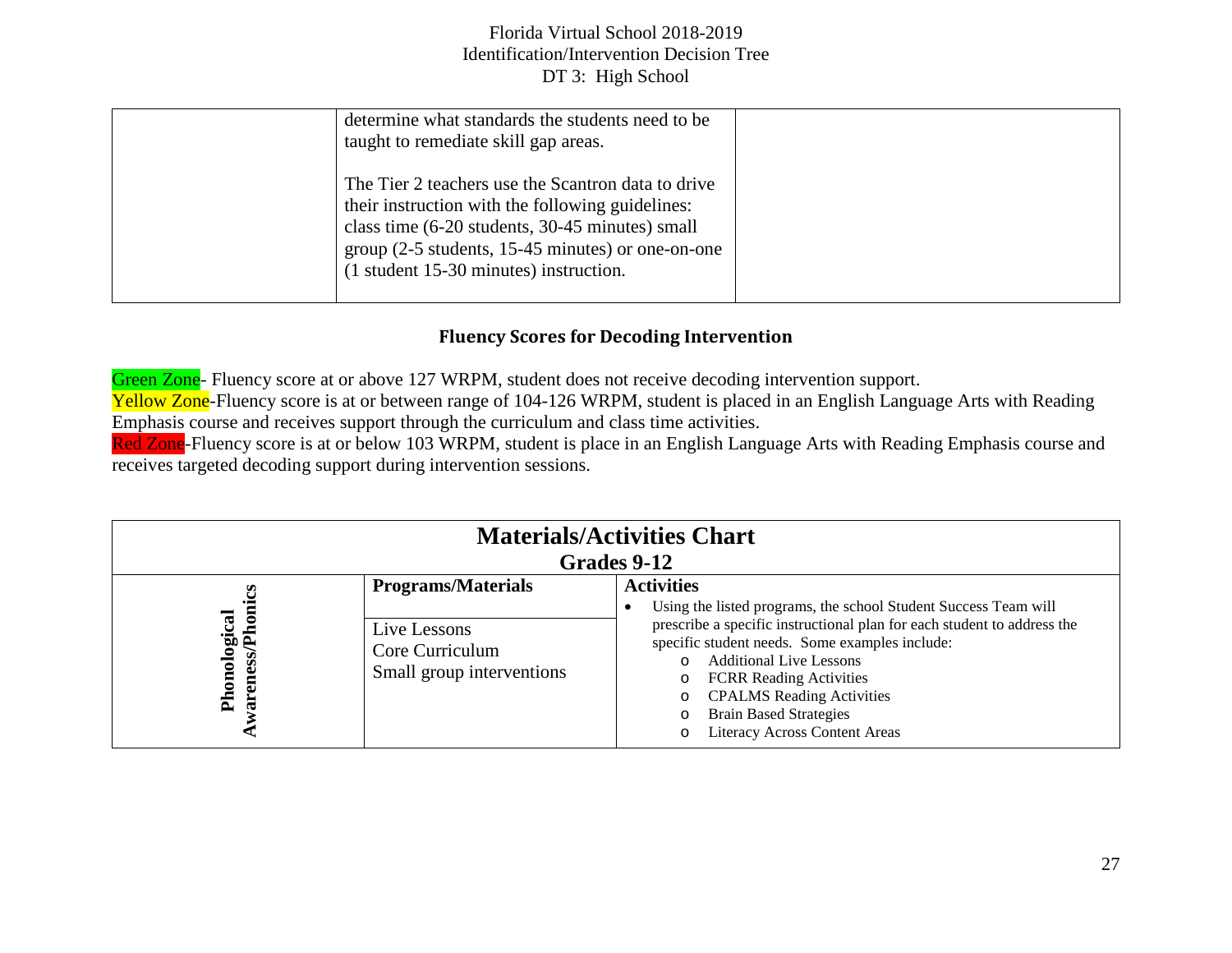| Fluency    | Live Lessons<br>Core Curriculum<br>Small group interventions | Using the listed programs, the school Student Success Team will<br>$\bullet$<br>prescribe a specific instructional plan for each student to address the<br>specific student needs. Some examples include:<br>Additional Live Lessons<br>O<br><b>FCRR</b> Reading Activities<br>O<br><b>CPALMS</b> Reading Activities<br>O<br><b>Text Talk</b><br>O<br><b>Brain Based Strategies</b><br>O<br><b>Literacy Across Content Areas</b><br>$\circ$<br>Reader's Theater<br>$\circ$                                                                                                                                                                                                           |
|------------|--------------------------------------------------------------|--------------------------------------------------------------------------------------------------------------------------------------------------------------------------------------------------------------------------------------------------------------------------------------------------------------------------------------------------------------------------------------------------------------------------------------------------------------------------------------------------------------------------------------------------------------------------------------------------------------------------------------------------------------------------------------|
| Vocabulary | Live Lessons<br>Core Curriculum<br>Flocabulary               | Using the listed programs, the school Student Success Team will<br>$\bullet$<br>prescribe a specific instructional plan for each student to address the<br>specific student needs. Some examples include:<br><b>Additional Live Lessons</b><br>$\circ$<br>Small group interventions<br>$\circ$<br><b>FCRR Reading Activities</b><br>O<br><b>CPALMS</b> Reading Activities<br>O<br>Close Analytic Reading of Complex Text<br>$\circ$<br>Text Dependent Questioning, Probing, & Examination (Close<br>O<br>Reading)<br><b>Extensive Text Evident Writing</b><br>O<br><b>Brain Based Strategies</b><br>$\circ$<br><b>Literacy Across Content Areas</b><br>O<br>Academic Word Study<br>O |